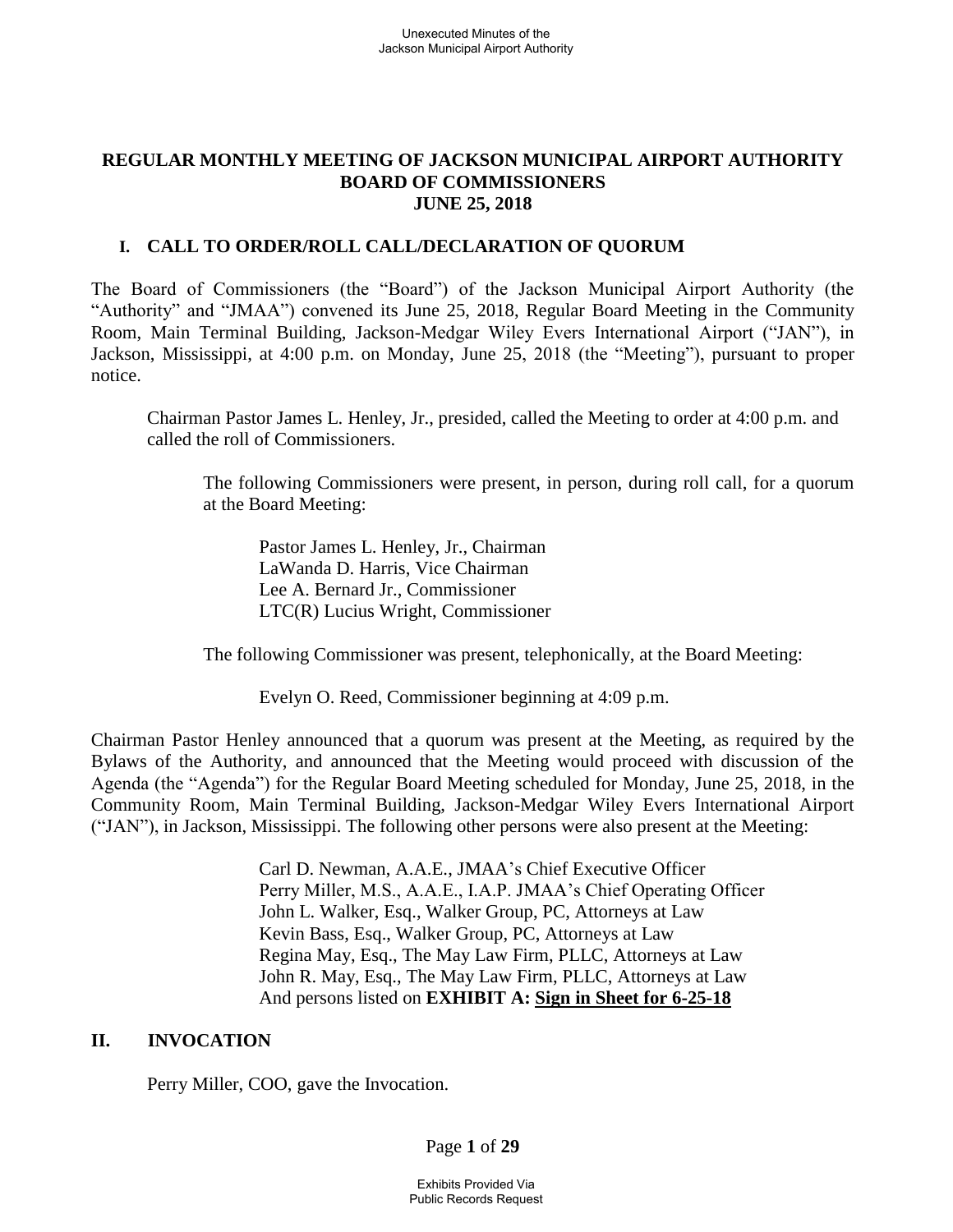## **III. APPROVAL OF BOARD NOTICES**

None.

# **IV. APPROVAL AND EXECUTION OF MINUTES**

A. Combined Work Session and Rescheduled Regular Meeting of the Board of Commissioners, May 24, 2018.

## **RESOLUTION CY-2018-81**

# **APPROVAL OF THE MAY 24, 2018 COMBINED WORK SESSION AND RESCHEDULED REGULAR BOARD MEETING**

After discussion and review and upon the motion made by Vice Chairman Harris, seconded by Commissioner LTC(R) Wright, the Minutes of the Combined Work Session and Rescheduled Regular Board Meeting of the Commissioners, May 24, 2018, were approved by a unanimous vote of the Commissioners present, and the following resolution was made and entered.

**RESOLVED**, that the Board hereby approves the Minutes of the Combined Work Session and Rescheduled Regular Board Meeting of the Commissioners, May 24, 2018, as presented, and directs that said Minutes be filed in the appropriate Minute Book and Records of the Authority.

Yeas: Bernard, Harris, Henley, Wright Nays: None Abstentions: None

June 25, 2018

# **V. PUBLIC COMMENTS**

Ms. Geilia Taylor, Brilliant Minds Consulting ("BMC"), approached the podium and addressed the Board. She informed the Board that BMC is a public relations/community and engagement outreach firm, and stated that she wanted to introduce herself and her firm. Further, she informed the Board that her firm is available to participate as a local partner as to any future disparity outreach study secured by JMAA. Also, she provided her background and some of her employment experience, including her prior work with the City of Jackson, Mississippi.

## **VI. REPORTS**

## **A. Report from the Chairman**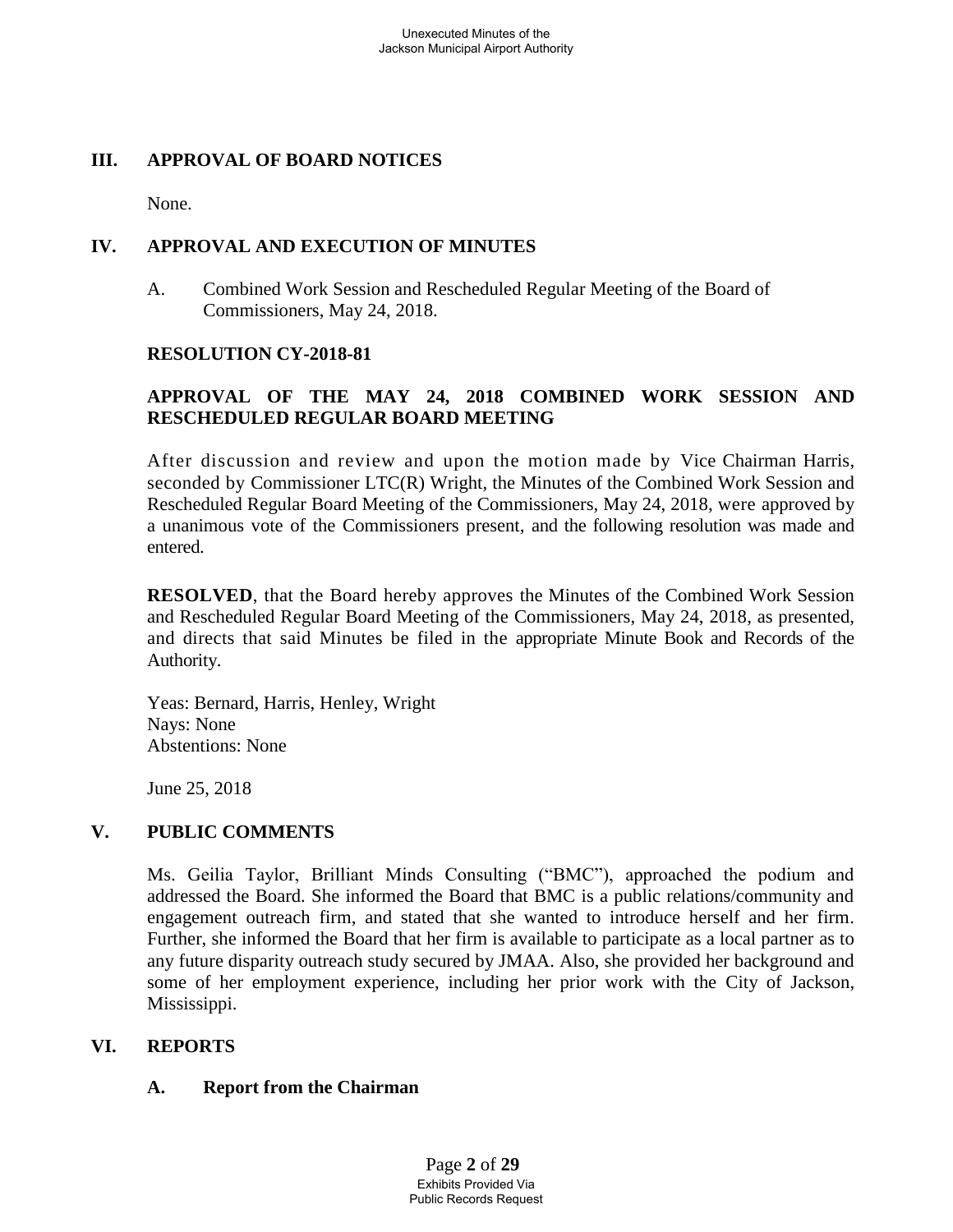Chairman Henley announced that "God is Good" and informed everyone that his mother is doing better than expected. Further, he stated that he is excited to be present and is looking forward to having a good meeting.

# **B. Chief Executive Officer**

Mr. Newman, CEO, informed the Board that the Airport Project Manager Summary has been revised and updated to reflect the current status of JMAA projects, as the draft distributed prior to the Work Session did not contain current data.

# **1. Airport Project Manager Summary, Period Ending May 31, 2018...….………..……………………………………..…...….Page 1 1**

Mr. Newman directed the Board's attention to the Airport Project Manager Summary ("APMS"), found at pages 1 - 20 in the June 25, 2018 Board Meeting Packet and distributed to the Board before the Work Session and updated prior to the Regular Board Meeting. The Board reviewed the Report and had no questions.

# **2. Airport Activity Statistics Report, Period Ending May 31, 2018....………………………………………..………….........Page 21**

Mr. Newman directed the Board's attention to the Airport Activity Statistics Report, which was distributed to the Board before the Regular Work Session and Board Meeting, found at pages 21-33 in the June 25, 2018 Board Meeting Packet. The Board reviewed the Report and had no questions.

# **C. Attorney**

 $\overline{a}$ 

- 1. Attorney Walker announced that there are two (2) matters that he recommends the Board take up during an Executive Session. Therefore, he recommended the Board enter Closed Session to consider said matters at an appropriate time.
- 2. Attorney Walker then informed the Board that Attorney John May would explain new developments since the Work Session concerning the Bond Defeasance project.

Attorney May approached the podium and informed the Board that since the May 2017 Work Session, the Defeasance documents have been revised and are being distributed to them. Further, he informed the Board that Staff is requesting that the Resolution authorizing moving forward with the Bond Defeasance be approved.

 $1$  The page numbers herein are the page numbers contained in the Meeting Packet which is attached as an Exhibit to the June 25, 2018 Regular Board Meeting Minutes.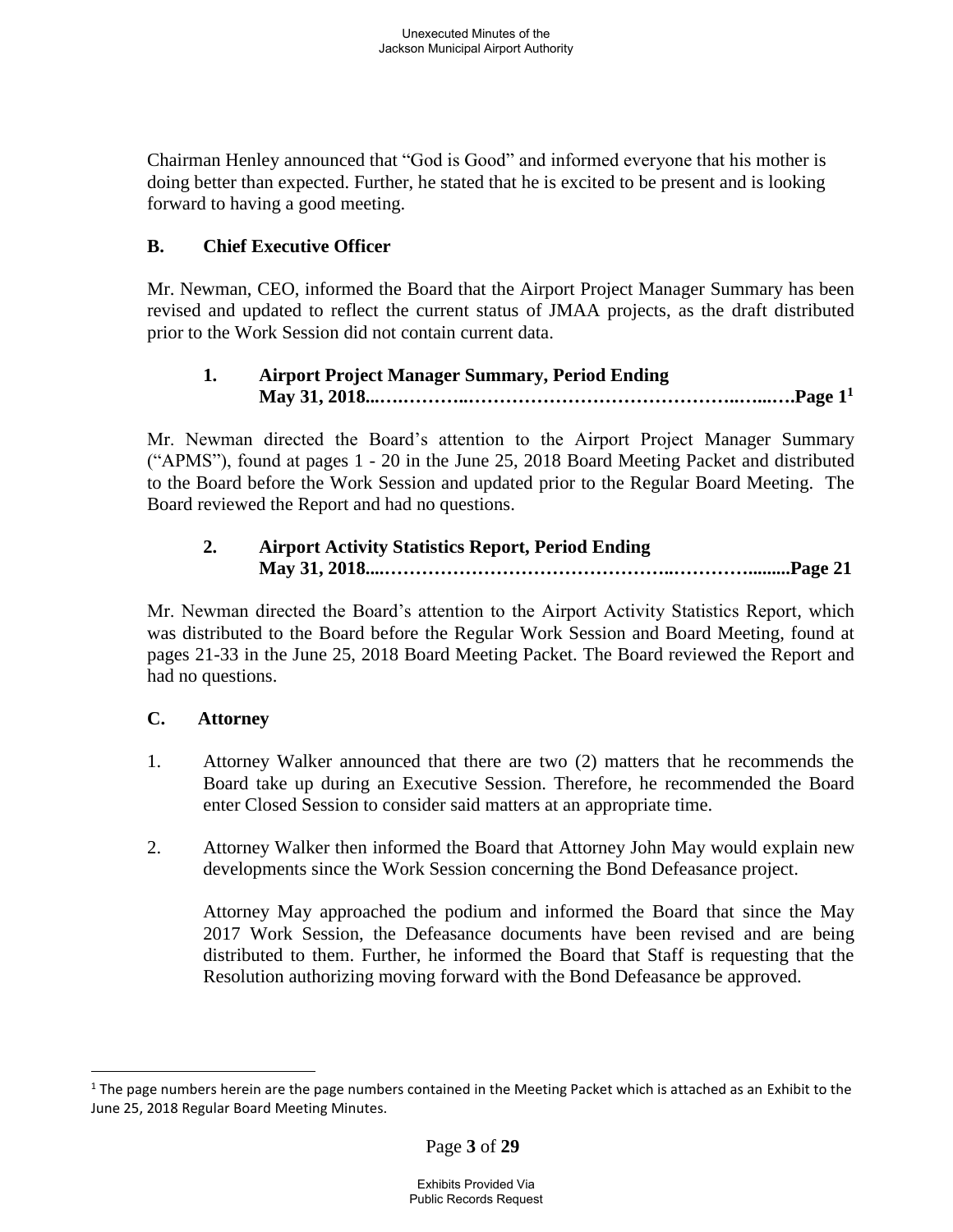Next, Attorney May introduced Attorney Joyce Hall with Watkins & Eager, PLLC. He informed the Board that Attorney Hall is a member of the 2005C Bonds Legal Defeasance Team.

Attorney Hall then addressed the Board and asked if the Board of Commissioners had any questions concerning the defeasance of the 2005C Bonds.

In response to Chairman Henley's inquiry, Attorney May informed the Board that "SMC" is the verification agents, as to the defeasance of the 2005C Bonds. It will review the bonds that will be put into an escrow trust to ensure that they are adequate to pay off the Series 2005C bonds as they mature.

Commissioner Reed entered the Board Meeting by telephone during discussion concerning the 2005C Bond Defeasance.

The Board of Commissioners then considered the below Resolution.

#### **RESOLUTION CY-2018-82**

#### **AUTHORIZING THE LEGAL DEFEASANCE OF THE JACKSON MUNICIPAL AIRPORT AUTHORITY'S \$8,260,000 AIRPORT REVENUE BONDS, SERIES 2005C (TAXABLE)**

Thereupon, Commissioner Vice Chairman Harris offered and moved the adoption of the following resolution:

**RESOLUTION AUTHORIZING AND APPROVING THE LEGAL DEFEASANCE OF BONDS DESIGNATED AS JACKSON MUNICIPAL AIRPORT AUTHORITY, \$8,260,000 AIRPORT REVENUE BONDS, SERIES 2005C (TAXABLE) ISSUED BY THE JACKSON MUNICIPAL AIRPORT AUTHORITY; AUTHORIZING AND APPROVING THE FORM OF AND THE EXECUTION AND DELIVERY OF AN ESCROW TRUST AGREEMENT AND CERTAIN OTHER DOCUMENTS IN CONNECTION WITH SUCH TRUST AND DEFEASANCE; APPOINTING AN ESCROW AGENT FOR SUCH LEGAL DEFEASANCE; AUTHORIZING PROPER OFFICERS TO DO ALL OTHER THINGS DEEMED NECESSARY OR ADVISABLE IN CONNECTION WITH THE AFORESAID LEGAL DEFEASANCE AND PAYMENT OF ALL COSTS AND RELATED CHARGES OF THE LEGAL DEFEASANCE; AND FOR RELATED PURPOSES.**

**WHEREAS**, the Jackson Municipal Airport Authority (the "Authority"), a body corporate and politic of the State of Mississippi (the "State"), was created by the City of Jackson, Mississippi (the "City"), pursuant to the provisions of Laws, 1958, ch. 230, as amended and currently codified as Sections 61-3-1 *et seq*., Mississippi Code of 1972, as amended (the "Act"), for the purpose of planning, establishing, developing, constructing, enlarging, improving, maintaining, equipping, operating, regulating and protecting the Jackson-Medgar Wiley Evers International Airport (the

> Page **4** of **29** Exhibits Provided Via Public Records Request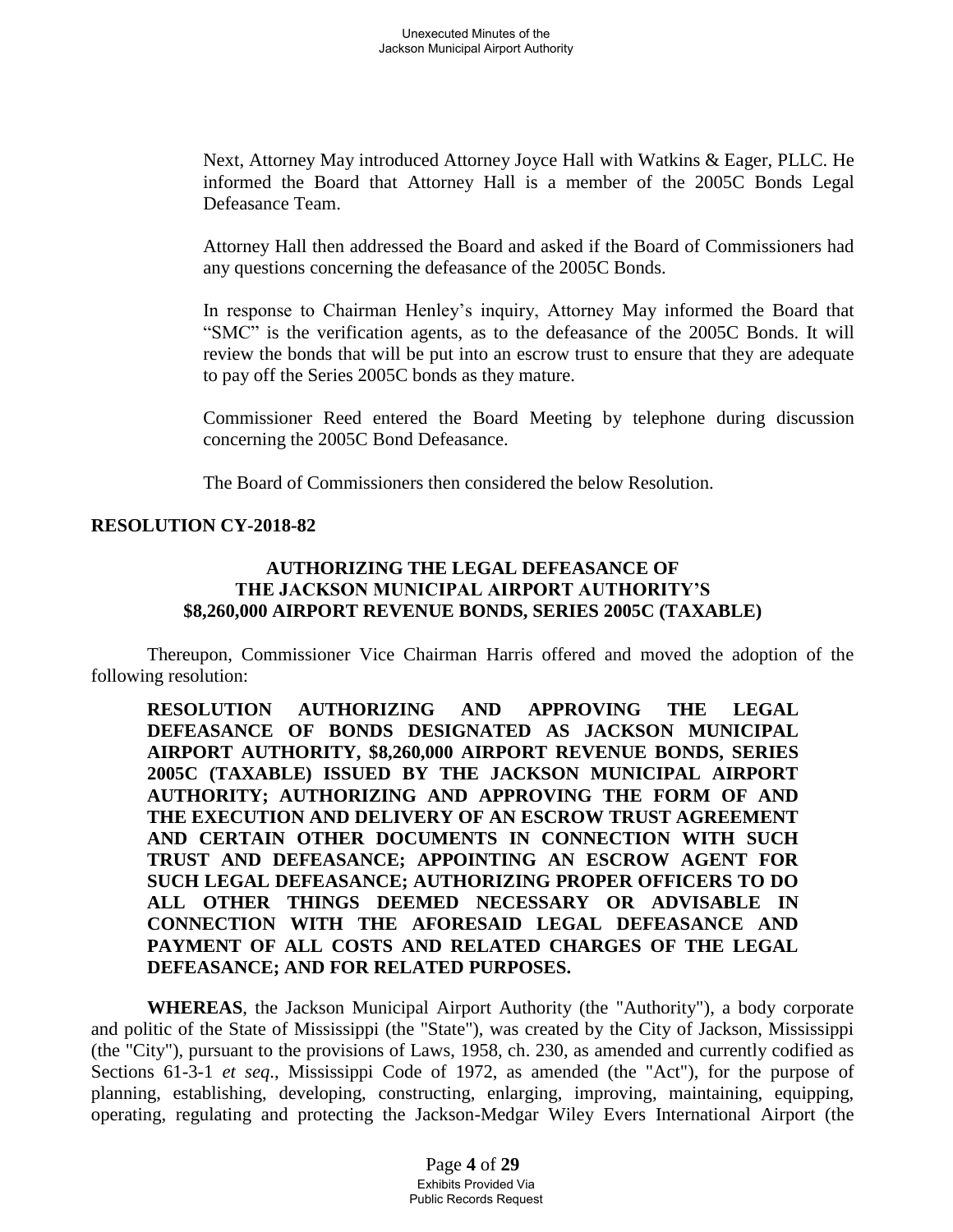"International Airport") located in the City of Jackson (Rankin County), Mississippi, and the Hawkins Field Airport ("Hawkins Field") located in the City of Jackson (Hinds County), Mississippi; and

**WHEREAS**, pursuant to the Act, the Board of Commissioners of the Authority (the "Commission") is authorized to incur debt and to provide for the repayment of debt incurred on behalf of the Authority; and

**WHEREAS,** the Authority has undertaken, from time to time, a program of modernization and expansion of the Authority's principal facilities at the International Airport; and

**WHEREAS**, in order to fund a portion of the costs of such program of modernization and expansion of the International Airport and to advance refund and defease a portion of the Series 1998 Bonds issued for that purpose, the Authority, pursuant to the Act and a Second Supplemental Indenture of Trust, dated as of June 1, 2005 (the "Second Supplemental Indenture") between the Authority and the Trustee, issued its \$17,200,000 Airport Revenue Bonds, Series 2005A (Non-AMT) (the "Series 2005A Bonds"), its \$7,775,000 Airport Revenue Bonds, Series 2005B (AMT) (the "Series 2005B Bonds") and its \$8,260,000 Airport Revenue Bonds, Series 2005C (Taxable) (the "Series 2005C Bonds", and together with the Series 2005A Bonds and the Series 2005B Bonds, the "Series 2005 Bonds"), all as more fully described in the Second Supplemental Indenture; and

**WHEREAS**, in order to further fund a portion of the costs of such program of modernization and expansion of the International Airport and to advance refund and defease a portion of the Series 2005 Bonds, the Authority, pursuant to the Act and a Fourth Supplemental Indenture of Trust, dated as of September 1, 2015 (the "Fourth Supplemental Indenture"), between the Authority and the Trustee, issued its \$16,670,000 Airport Revenue Refunding Bonds, Series 2015A (Non-AMT) (the "Series 2015A Bonds") and its \$7,855,000 Airport Revenue Refunding Bonds, Series 2015B (AMT) (the "Series 2015B Bonds" and together with the Series 2015A Bonds, the "Series 2015 Bonds"), all as more fully described in the Fourth Supplemental Indenture; and

**WHEREAS**, the Series 1996 Bonds, the Series 1998 Bonds, and the Series 2005A Bonds and Series 2005B Bonds are no longer outstanding; and

**WHEREAS**, the Second Supplemental Indenture expanded the definition of Net Revenues to provide that Customer Facility Charges (as defined therein) are included in Net Revenues; and

**WHEREAS**, the Commission has determined it to be in the best interests of the Authority to legally defease all of the Series 2005C Bonds to enhance the Authority's financial stability and provide for further financial flexibility to the Authority; and

**WHEREAS,** the Commission has further determined it to be in the best interest of the Authority to establish and fund an irrevocable escrow trust account (the "Escrow Fund") with sufficient funds to pay the interest, premium, if any, and principal of the Series 2005C Bonds as they mature, and all costs and related charges of the legal defeasance (the "Series 2005C Bonds Legal Defeasance Project") and to implement the Series 2005C Bonds Legal Defeasance Project; and

**WHEREAS**, the Authority proposes to retain Trustmark National Bank (the "Bank") as Escrow Agent for the Series 2005C Bonds Legal Defeasance Project to facilitate the Series 2005C Bonds Legal Defeasance Project; and

Page **5** of **29 WHEREAS**, the Commission and Trustmark National Bank, as Escrow Agent, will enter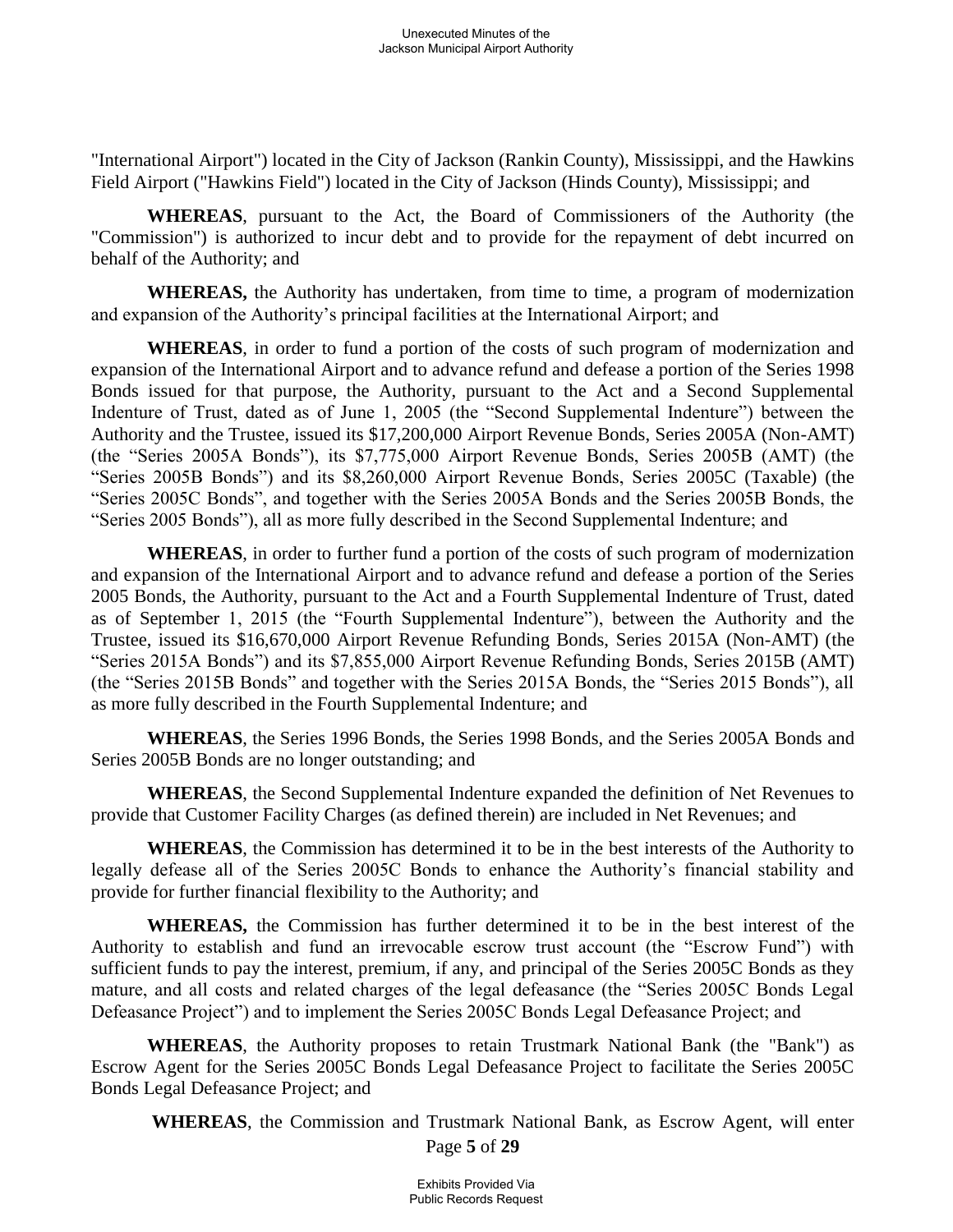into an Escrow Trust Agreement (the "Escrow Trust Agreement"); and

**WHEREAS**, the Commission, upon the advice of its financial advisor, Frasca & Associates, LLC (the "Financial Advisor"), hereby authorizes the use of the Series 2005C Bonds Interest Fund, the Series 2005C Bonds Principal Fund, Customer Facility Charges, and General Airport Revenues to fund the Escrow Fund for the implementation of the Series 2005C Bonds Legal Defeasance Project; and

**WHEREAS**, the Commission, upon the advice of its Financial Advisor, further authorizes the Escrow Agent to subscribe for U.S. Treasury Securities – State and Local Government Series, if such subscription is deemed necessary by the Financial Advisor in connection with the Series 2005C Bonds Legal Defeasance Project; and

**WHEREAS,** the Commission, upon the advice of its Financial Advisor, further authorizes the Escrow Agent to purchase U.S. Treasury Securities in the "open market," if such purchase is deemed necessary by the Financial Advisor in connection with the Series 2005C Bonds Legal Defeasance Project; and

**WHEREAS,** the principal amount of the Series 2005C Bonds to be legally defeased shall not exceed \$2,155,000; and

**WHEREAS**, the Commission further authorizes the fulfilling of all requirements for the Series 2005C Bonds Legal Defeasance Project (including the filing with the Trustee and Escrow Agent of the required instruments, resolutions, statements, opinions and certifications) and all other things necessary to make the Escrow Trust Agreement valid and binding, and further authorizes all such acts in all respects herein stated on behalf of the Authority; and

**WHEREAS**, the Series 2005C Bonds Legal Defeasance Project is otherwise in accordance with all other provisions of the Act; and

**WHEREAS**, the Authority is now ready and desirous of proceeding with the Series 2005C Bonds Legal Defeasance Project through the funding of an Escrow Fund for that purpose; and

**WHEREAS**, the form of the Escrow Trust Agreement has been prepared and submitted to the Authority pursuant to which the Series 2005C Bonds shall be legally defeased; and

**WHEREAS**, it appears that the Escrow Trust Agreement currently before the Commission is in appropriate form and is an appropriate document for the purposes identified; and

**WHEREAS**, all conditions, acts and things required by the Act and the Constitution and laws of the State to have existed, to have happened and to have been performed precedent to and in connection with the adoption of this Resolution, the execution and delivery of the Escrow Trust Agreement, have happened and have been performed in regular and due time, form and manner as required by law; and

**WHEREAS**, it is proposed that the Authority should take all such additional actions, make all such elections, authorize the filings of such certificates, applications, reports and notices, and authorize such other actions and proceedings as shall be necessary in connection with the legal defeasance of the Series 2005C Bonds.

> Page **6** of **29** Exhibits Provided Via Public Records Request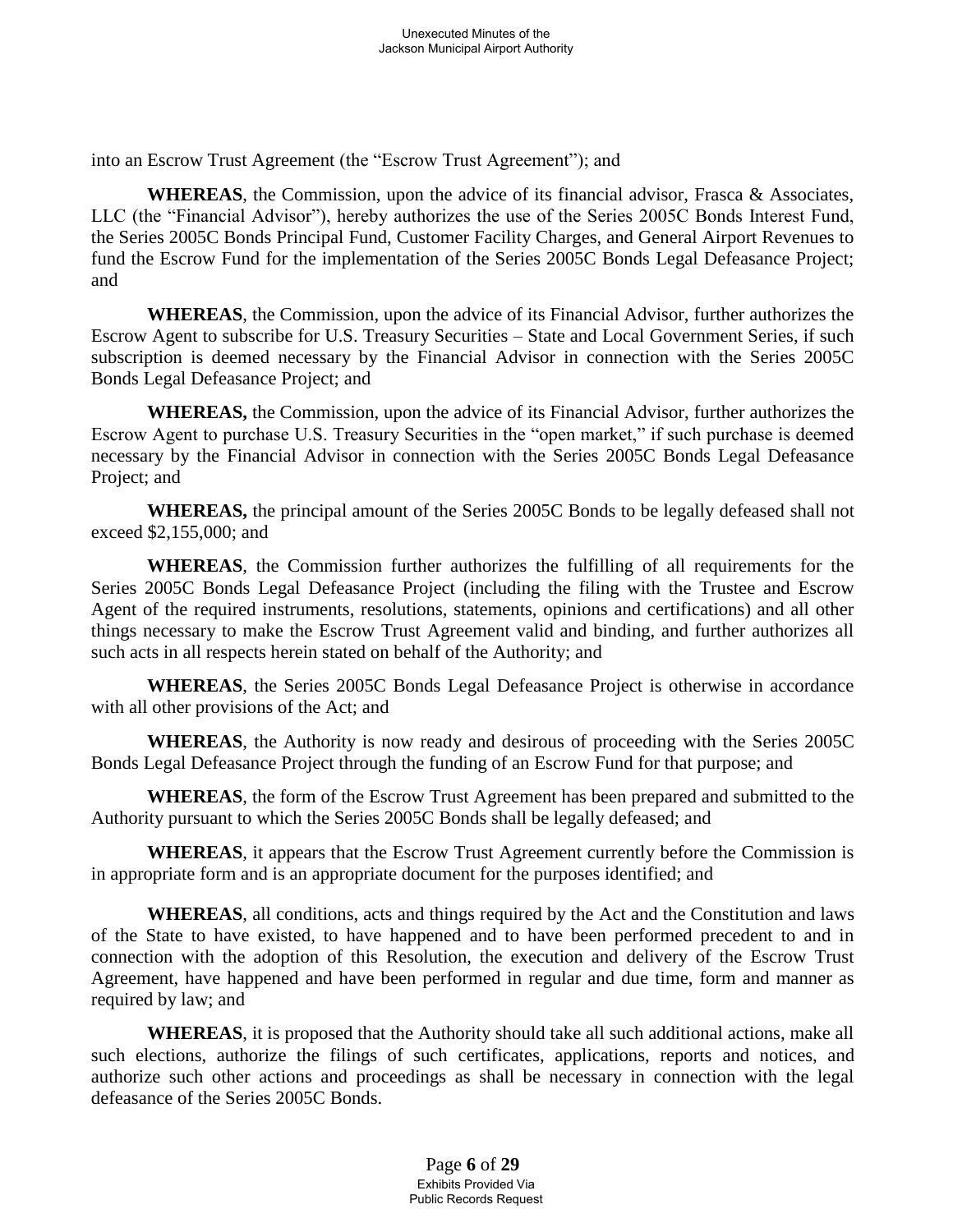## **NOW, THEREFORE, BE IT RESOLVED, DETERMINED AND ORDERED BY THE BOARD OF COMMISSIONERS OF THE AUTHORITY, ACTING FOR AND ON BEHALF OF THE AUTHORITY, AS FOLLOWS:**

**SECTION 1.** This Resolution is adopted pursuant to the Act.

**SECTION 2.** Pursuant to the Act, the funding of the Escrow Fund in accordance with the Escrow Trust Agreement for the legal defeasance of the Series 2005C Bonds is hereby authorized.

**SECTION 3.** To implement the Series 2005C Bonds Legal Defeasance Project, the creation and funding of the Escrow Fund under the Escrow Trust Agreement are hereby authorized, subject to the provisions of this Resolution, the Original Indenture, as amended and supplemented, and the Second Supplemental Indenture.

**SECTION 4.** In accordance with the requirements of the Act, the Board hereby finds, determines and adjudicates that (a) the Authority, upon the advice of its Financial Advisor, authorizes the use of the Series 2005C Bonds Interest Fund, the Series 2005C Bonds Principal Fund, Customer Facility Charges and General Airport Revenues to fund the Escrow Fund for the implementation of the Series 2005C Bonds Legal Defeasance Project and shall cause payments to be made through the Escrow Agent in amounts which shall be equal to the amount payable as interest, premium, if any, and principal, at the stated maturities of the Series 2005C Bonds as set forth in the Escrow Trust Agreement in full compliance and conformity with all provisions of the Act; (b) the Series 2005C Bonds Legal Defeasance Project is for a lawful and valid purpose in that it will satisfy all of the applicable requirements of the Act, result in the enhancement of the Authority's financial stability and provide further financial flexibility to the Authority; (c) the Commission, upon the advice of its Financial Advisor, further authorizes the Escrow Agent to subscribe for U.S. Treasury Securities – State and Local Government Series, if such subscription is deemed necessary by the Financial Advisor in connection with the Series 2005C Bonds Legal Defeasance Project; and (d) the Commission, upon the advice of its Financial Advisor, further authorizes the Escrow Agent to purchase U.S. Treasury Securities in the "open market," if such purchase is deemed necessary by the Financial Advisor in connection with the Series 2005C Bonds Legal Defeasance Project.

**SECTION 5.** The Series 2005C Bonds shall be secured solely by any bond insurance previously-purchased by the Authority and by the irrevocable Escrow Trust Agreement, upon verification by SMC Terminus Group, Inc. (Terminus Analytics), the Verification Agent selected by the Financial Advisor, of the sufficiency of the moneys and investments in the Escrow Fund to pay the interest, premium, if any, and principal of the Series 2005C Bonds, as they mature. The legal defeasance of the Series 2005C Bonds will not constitute new bond debt or a bond issuance of any kind, and it will not create any new liability or obligation for the Authority, the City, the State or any political subdivision thereof, nor shall it constitute or be secured by a pledge of the faith and credit of the Authority, the City, the State or any political subdivision thereof, but shall be payable solely as herein provided and will not directly, indirectly or contingently, obligate the City or the State to levy or to pledge any form of taxation whatsoever for the payment thereof.

Page **7** of **29 SECTION 6.** Except as supplemented by the First Supplemental Indenture, the Second Supplemental Indenture, the Third Supplemental Indenture, the Fourth Supplemental Indenture, the Fifth Supplemental Indenture, and the Sixth Supplemental Indenture, the Original Indenture, in the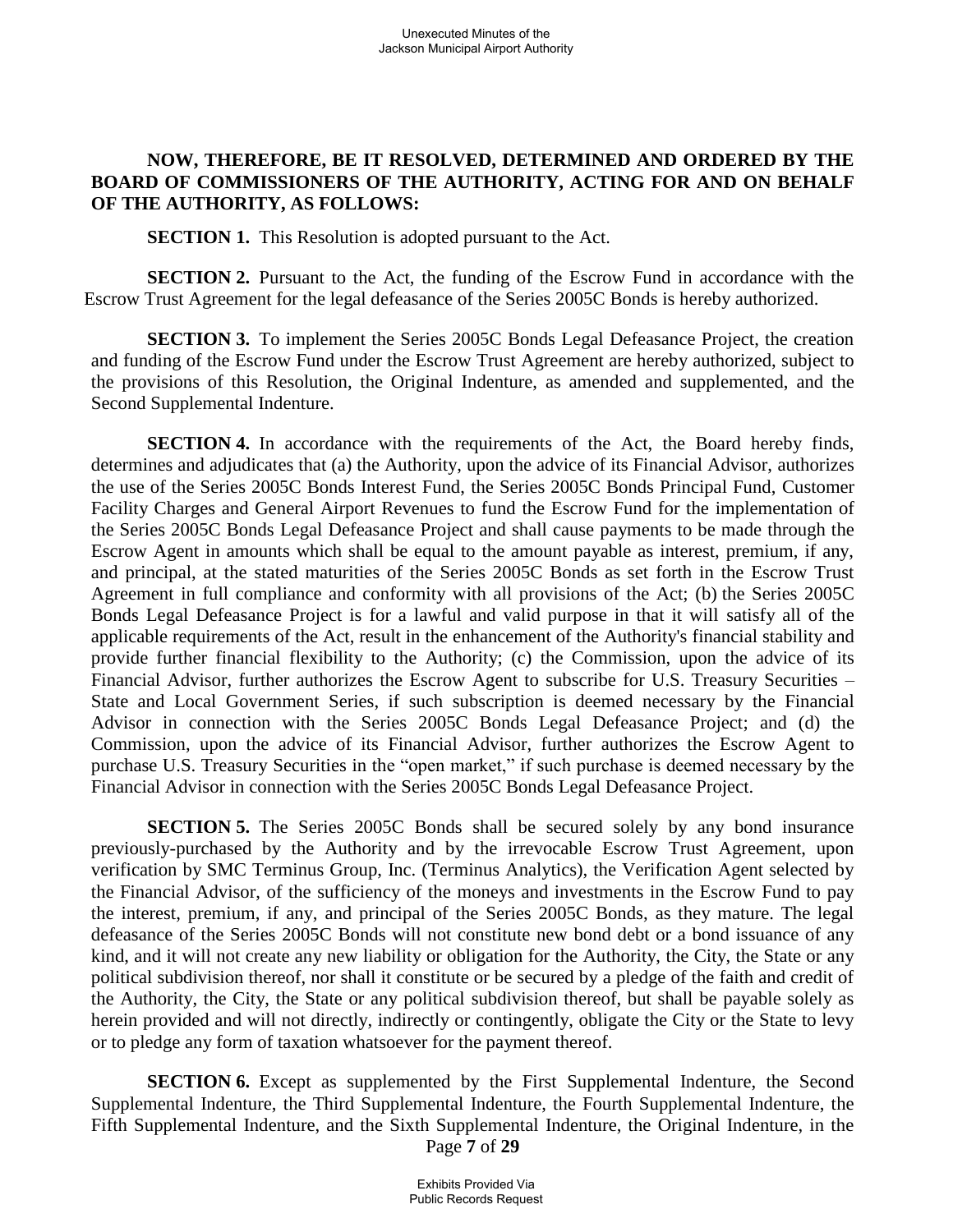form submitted at this meeting and made a part of this Resolution, as though set forth in full herein, shall be, and the same hereby is, ratified and confirmed in said form.

**SECTION 7.** The Escrow Trust Agreement in the form submitted at this meeting and made a part of this Resolution, as though set forth in full herein, shall be, and the same hereby is, approved in substantially said form. The Chairperson and the Chief Executive Officer are hereby authorized and directed to execute and deliver the Escrow Trust Agreement with such changes, insertions and omissions as may be approved by such officers, said execution being conclusive evidence of such approval.

**SECTION 8.** Copies of the documents provided for in Sections 6 and 7 of this Resolution in the forms submitted at this meeting and approved in substantially said forms by this Resolution are on file in the office of the Chief Executive Officer.

**SECTION 9.** The Authority deems it most advantageous to designate, and hereby designates, Trustmark National Bank as Escrow Agent under the Escrow Trust Agreement for the legal defeasance of the Series 2005C Bonds.

**SECTION 10.** Except as otherwise expressly provided herein, nothing in this Resolution, express or implied, is intended or shall be construed to confer upon any person or firm or corporation other than the Authority, the Trustee, the Escrow Agent, and the holders of the Series 2005C Bonds issued under the Original Indenture (as amended and supplemented) and the Second Supplemental Indenture, any right, remedy or claim, legal or equitable, under and by reason of this Resolution or any of the provisions hereof, or the Original Indenture (as amended and supplemented) and the Second Supplemental Indenture, or any provision of either. This Resolution, the Original Indenture (as amended and supplemented), the Second Supplemental Indenture, and all of their provisions are intended to be and shall be for the sole and exclusive benefit of the Authority and the holders, from time to time, of the Series 2005C Bonds, and to the extent applicable thereto, the holders, from time to time, of the Series 2017 Refunding Bonds, the Series 2015 Refunding Bonds, and any Additional Bonds subsequently issued under the Original Indenture, as amended and supplemented from time to time.

**SECTION 11.** In case any one or more of the provisions of this Resolution, the Original Indenture (as amended and supplemented), the Second Supplemental Indenture and the Escrow Trust Agreement hereby approved shall, for any reason, be held to be illegal or invalid, such illegality or invalidity shall not affect any of the other provisions of this Resolution, the Original Indenture (as amended and supplemented), the Second Supplemental Indenture or the Escrow Trust Agreement, but this Resolution, the Original Indenture (as amended and supplemented), the Second Supplemental Indenture and the Escrow Trust Agreement shall be construed and enforced as if such illegal or invalid provision or provisions had not been contained therein. The terms and conditions set forth in the Escrow Trust Agreement, the pledge of the moneys and property under the Escrow Trust Agreement, the creation of the funds provided for in the Escrow Trust Agreement, and the handling of said moneys, property and receipts are all commitments and agreements on the part of the Authority, and the validity or the invalidity of the Escrow Trust Agreement shall not affect the commitments on the part of the Authority to create such funds and to handle such proceeds and such moneys, property and receipts for the purposes, in the manner and according to the terms and

> Page **8** of **29** Exhibits Provided Via Public Records Request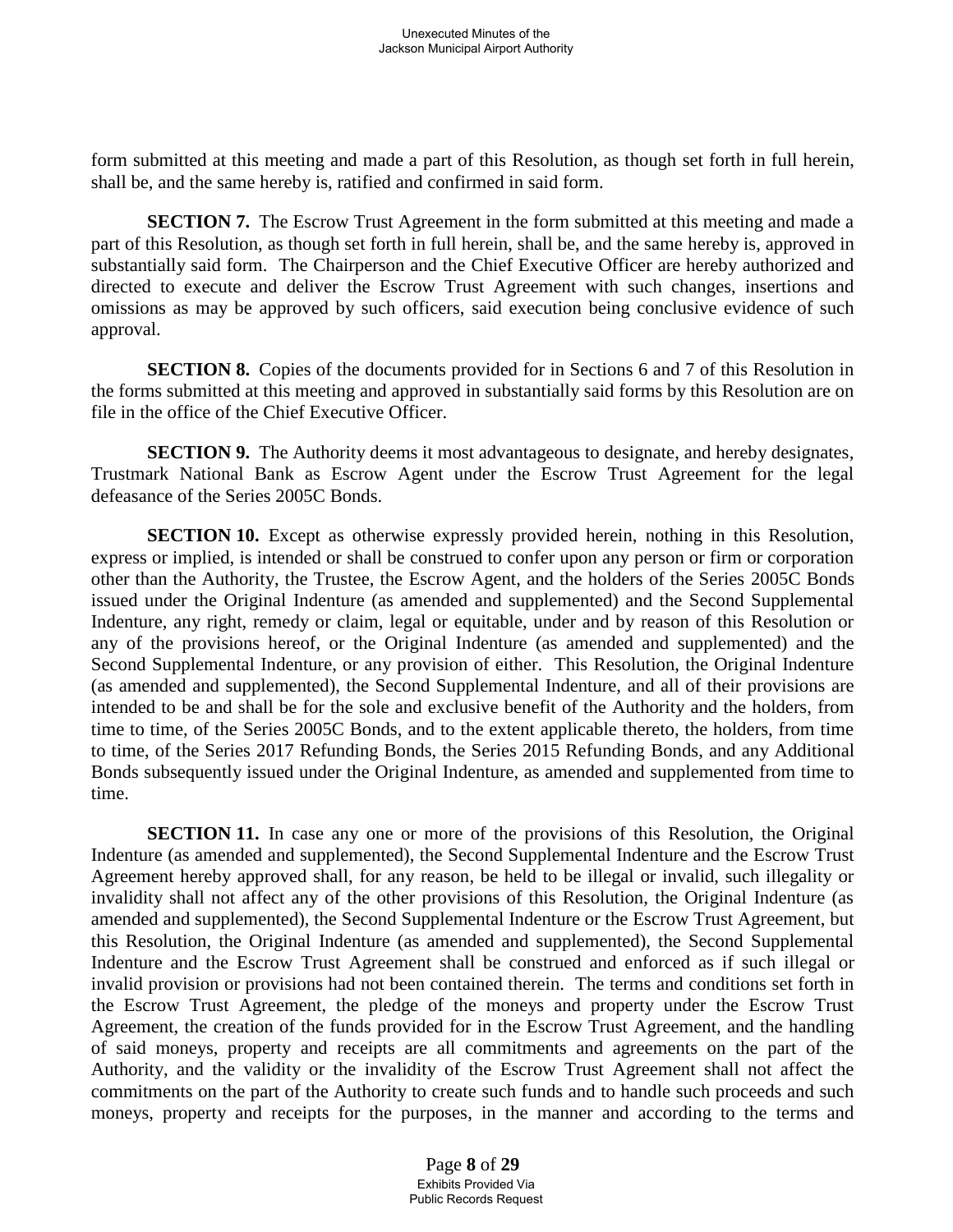conditions fixed in the Original Indenture (as amended and supplemented), the Second Supplemental Indenture, and the Escrow Trust Agreement, it being the intention hereof that such commitments on the part of the Authority are binding as if contained in this Resolution separate and apart from the Original Indenture (as amended and supplemented), the Second Supplemental Indenture, and the Escrow Trust Agreement.

**SECTION 12.** The Chief Executive Officer is hereby authorized to cause to be paid from the Series 2005C Costs of Defeasance Account such legal, accounting, financial and printing expenses, and all such other expenses, incurred by or on behalf of the Authority, the Trustee, and the Escrow Trust Agent in connection with the legal defeasance of the Series 2005C Bonds.

**SECTION 13.** The Chief Executive Officer, the Chairperson and any other officer of the Authority or member of the Commission be, and each of them are hereby, authorized and directed to do all acts and things required by them by this Resolution, the Original Indenture (as amended and supplemented), the Second Supplemental Indenture, and the Escrow Trust Agreement for the full and complete performance of all the terms, covenants and agreements contained in this Resolution, the Original Indenture (as amended and supplemented), the Second Supplemental Indenture, the Escrow Trust Agreement, and all of the documents necessary to conclude the legal defeasance of the Series 2005C Bonds.

**SECTION 14.** No stipulation, obligation or agreement herein contained or contained in the Original Indenture (as amended and supplemented), the Second Supplemental Indenture, and the Escrow Trust Agreement, or other documents necessary to conclude the legal defeasance of the Series 2005C Bonds shall be deemed to be a stipulation, obligation or agreement of any officer, director, agent or employee of the Authority or member of the Commission in his or her individual capacity, and no such officer, director, agent, employee, or member shall be personally liable on the Series 2005C Bonds or be subject to personal liability or accountability by reason of the legal defeasance thereof.

**SECTION 15.** The Chief Executive Officer is hereby authorized and directed to prepare and furnish to the Trustee and Escrow Agent certified copies of all the proceedings and records of the Authority relating to the legal defeasance of the Series 2005C Bonds, and such other affidavits and certificates as may be required to show the facts relating to the legality of the defeasance of the Series 2005C Bonds as such facts appear from the books and records in the Chief Executive Officer's custody and control or as otherwise known to him; and all such certified copies, certificates and affidavits, including any heretofore furnished, shall constitute representations of the Authority as to the truth of all statements contained therein.

**SECTION 16.** From and after the execution and delivery of the documents hereinabove authorized, the proper officers, directors, agents, and employees of the Authority and members of the Commission are hereby authorized, empowered and directed to do all such acts and things and to execute all such documents, as may be necessary, to carry out and comply with the provisions of said documents, as executed, and are further authorized to take any and all further actions and execute and deliver any and all other documents and certificates as may be necessary or desirable in connection with the legal defeasance of the Series 2005C Bonds and the execution and delivery of the Escrow

Page **9** of **29**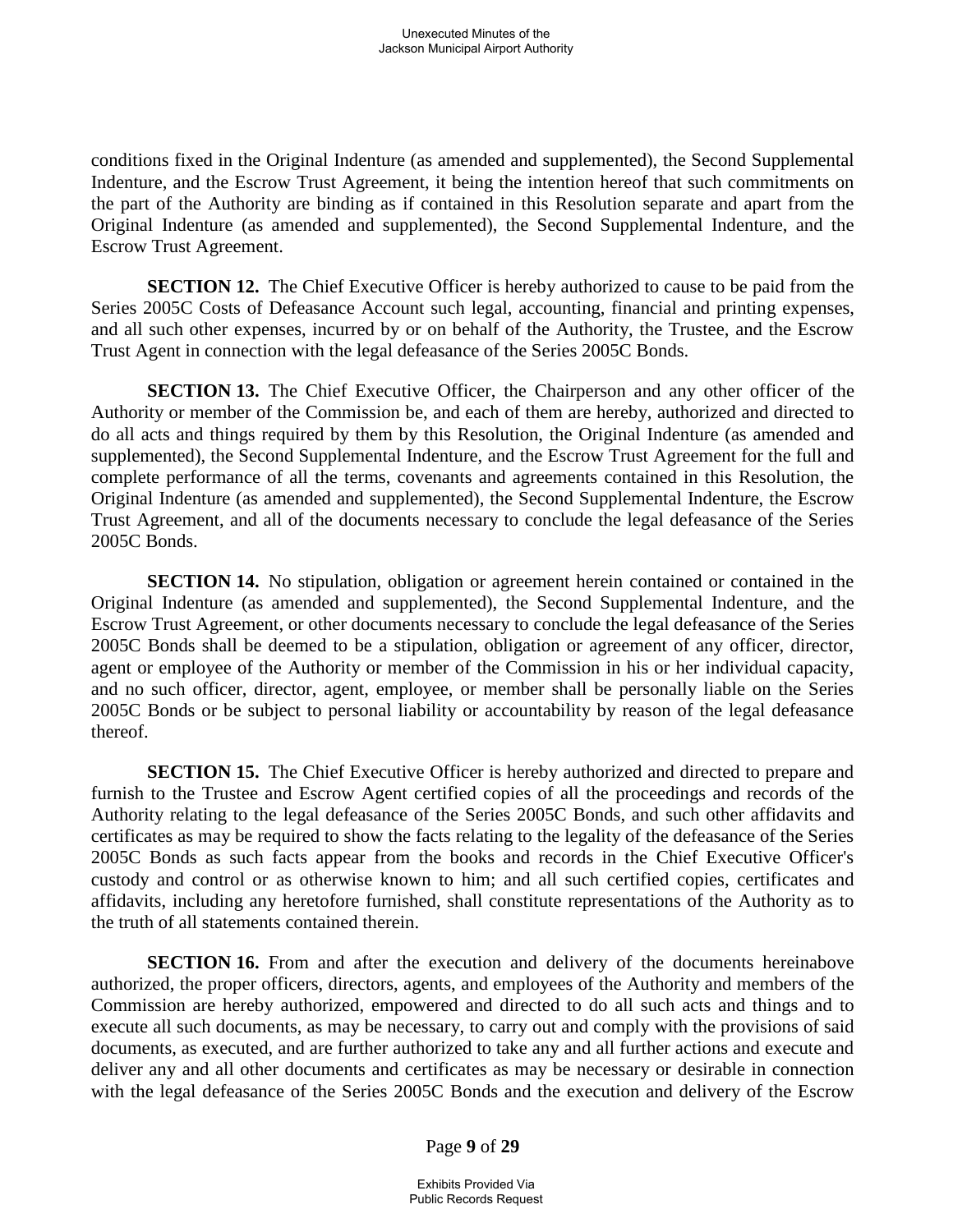Trust Agreement or other documents necessary to conclude the legal defeasance of the Series 2005C Bonds, and to document the Authority's compliance with the Act.

**SECTION 17.** The Chief Executive Officer and the Chairperson shall be, and hereby are, authorized and directed to make all final determinations necessary in connection with the legal defeasance of the Series 2005C Bonds and to execute and deliver in connection therewith all such other documents, certificates and reports as requested in connection therewith and approved by the Commission's counsel.

**SECTION 18.** All acts and doings of the officers of the Authority which are in conformity with the purposes and intents of this Resolution and in furtherance of the legal defeasance of the Series 2005C Bonds, and the execution, delivery and performance of the Original Indenture (as amended and supplemented), the Second Supplemental Indenture, and the Escrow Trust Agreement shall be, and the same hereby are, in all respects, approved and confirmed.

**SECTION 19.** This Resolution and all acts, permissions, and authorizations provided for hereunder shall become effective immediately, and all resolutions and orders, or parts thereof, in conflict herewith are, to the extent of such conflict, repealed.

The motion was seconded by Commissioner LTC(R) Wright, and the question being put to a vote, the Resolution was adopted by the Commissioners, voting as follows:

Yeas: Bernard, Harris, Henley, Reed, Wright Nays: None Abstentions: None

The motion having received the affirmative vote of all of the members of the Board of Commissioners of the Jackson Municipal Airport Authority present, being a quorum of said Board, the Chairperson declared the motion carried and the Resolution adopted, this the  $25<sup>th</sup>$  day of June 2018.

#### **VII. ACTION ITEMS**

#### **A. Financial Matters**

#### *1.* **Financial Reports for May 2018:**

*(a) Balance Sheet: Accept…………………………………………….........Page 34*

*(b) Income Statement: Accept……………………….……...……...……...Page 37*

Mr. Newman directed the Board's attention to the Balance Sheet, Income Statement, and Claims Docket for May 2018, which are included in the Packet, and he discussed them with the Board. Mr. Newman stated that Staff is requesting that the Board adopt resolutions accepting the Balance Sheet and Income Statement for May 2018 and approving payment of the Claims Docket for May 2018.

> Page **10** of **29** Exhibits Provided Via Public Records Request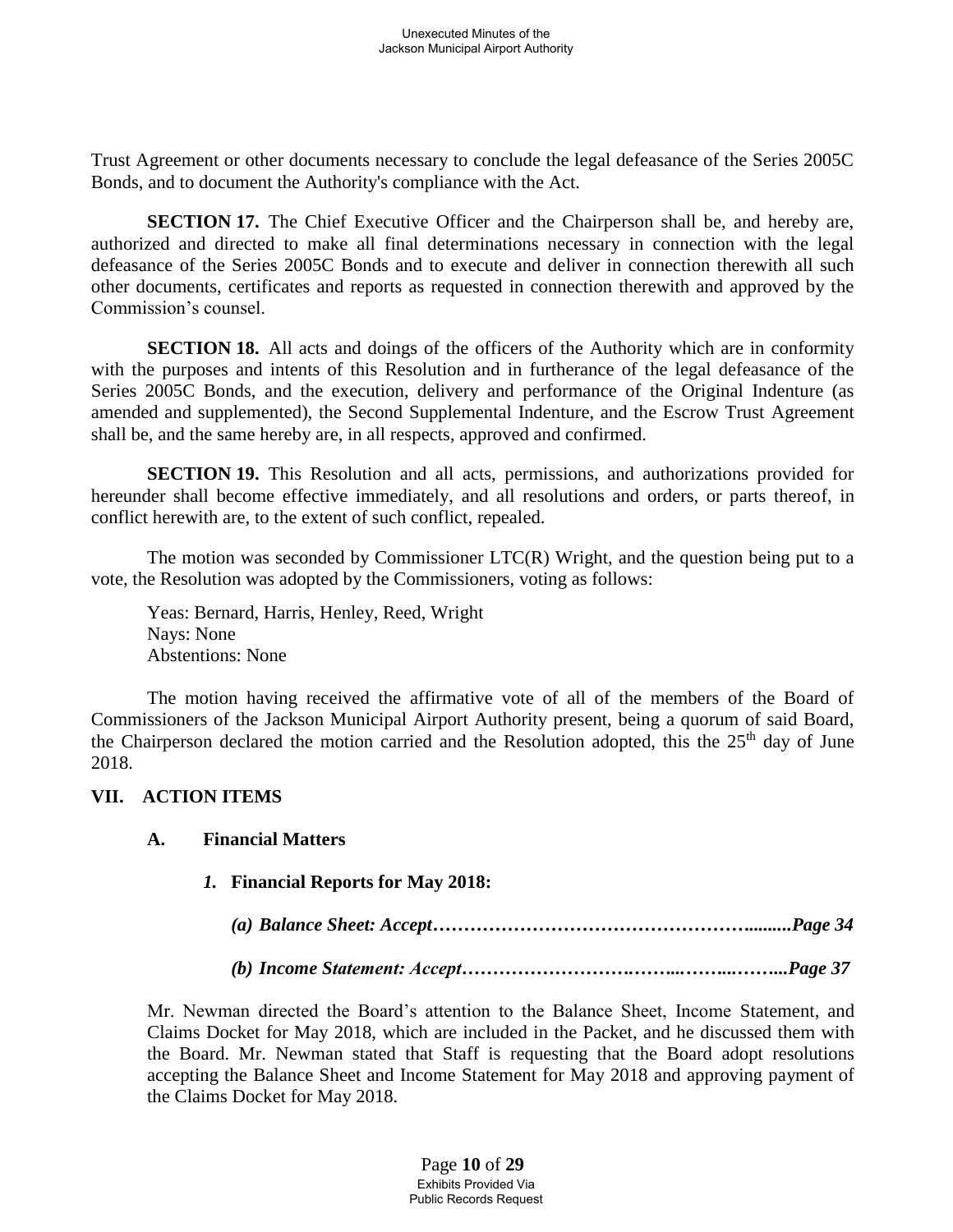#### **RESOLUTION CY-2018-83**

#### **RESOLUTION ACCEPTING/APPROVING THE MAY 2018 FINANCIAL REPORTS: BALANCE SHEET AND INCOME STATEMENT**

Upon motion by Vice Chairman Harris, seconded by Commissioner Bernard, the following **RESOLUTION** was made and approved by unanimous vote.

**WHEREAS,** the Board of Commissioners (the "Board") of the Jackson Municipal Airport Authority (the "Authority") reviewed and considered the Authority's Balance Sheet and Income Statement ("the Financial Reports") for the month and period ending May 31, 2018, which were included in the Packet, at pages 34-38 and distributed to the Board prior to the June 25, 2018, Regular Monthly Meeting of the Board.

**IT IS, THEREFORE, RESOLVED** that the Board hereby accepts and approves the May 2018 Financial Reports.

Yeas: Bernard, Harris, Henley, Reed, Wright Nays: None Abstentions: None

June 25, 2018

#### *(c) Claims Docket for May 2018: Approve………………………………Page 39*

In response to Chairman Henley's inquiry, Mr. Newman informed the Board that Mid-South Uniforms is located in Jackson, MS.

Next, in response to Chairman Henley's inquiry, Mr. Newman informed the Board that the funds for payment to the Great Jackson Area Council was included in JMAA's budget.

Chairman Henley then asked the reason for Claim No. 095115, in the amount of \$34,650.00, of On Spot Productions. In response, Mr. Newman stated that the payment was for air service advertisement commercials that will be presented to the Board for approval in the near future.

Further, Chairman Henley asked the reason(s) for increased amount of the categories of "rentals" and "minor equipment and appliances" during the month of May 2018. Ms. Branson stated that increases during May, 2018 are related to the Industry Day Event. She also added that the increase in the "business meals" section is a result of the Industry Day Event as well.

Lastly, Ms. Branson identified several vendors and amounts that are included in the payments as to the "Other Services" line item.

#### **RESOLUTION CY-2018-84**

Page **11** of **29**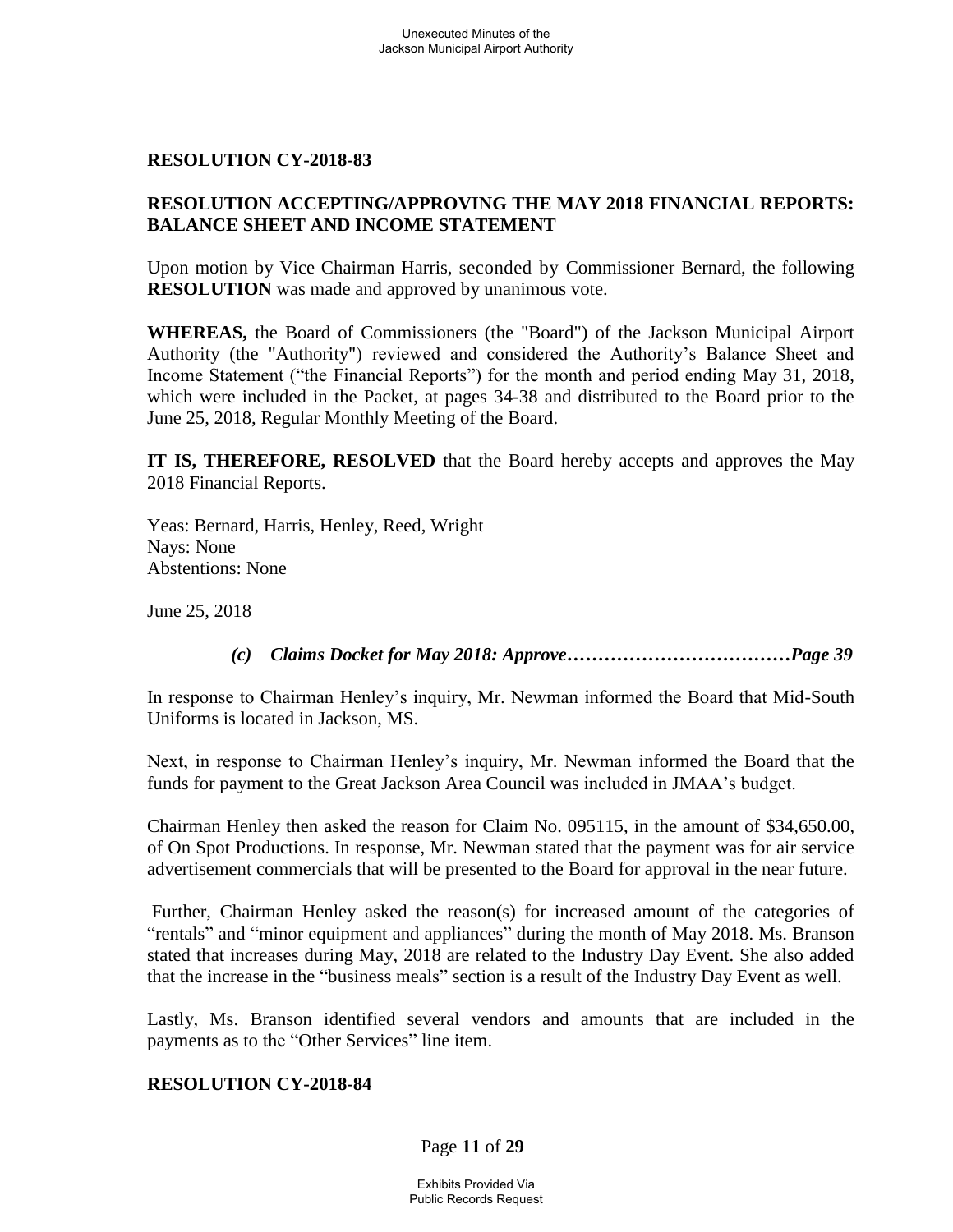# **RESOLUTION APPROVING THE CLAIMS DOCKET FOR THE MONTH AND PERIOD ENDING MAY 31, 2018**

Upon motion by Vice Chairman Harris, seconded by Commissioner Reed, the following **RESOLUTION** was made and unanimously approved.

**WHEREAS**, the Board of Commissioners (the "Board") of the Jackson Municipal Airport Authority (the "Authority") reviewed and considered the Authority's Claims Docket ("Claims") for the month and period ending May 31, 2018, which was included in the Packet, at pages 39-42, and distributed to the Board prior to the June 25, 2018, Regular Monthly Meeting of the Board.

**IT IS, THEREFORE, RESOLVED** that the Board hereby authorizes payment of the Claims in the amount of \$2,348,157.01.

Yeas: Bernard, Harris, Henley, Reed, Wright Nays: None Abstentions: None

June 25, 2018

### *2. Financial Investment Policy, JMAA: Adoption of A Policy…………..Page 43*

## **RESOLUTION CY-2018-85**

# **RESOLUTION ADOPTING FINANCIAL INVESTMENT POLICY FOR THE JACKSON MUNICIPAL AIRPORT AUTHORITY**

Upon motion by Vice Chairman Harris, seconded by Commissioner Bernard, the following **RESOLUTION** was made and approved by unanimous vote.

**WHEREAS**, the Board has considered Staff's request for adoption of a Financial Investment Policy for the Jackson Municipal Airport Authority ("JMAA"); and

**WHEREAS**, JMAA does not currently have a Board-approved Financial Investment Policy that governs the investment of excess cash; and

**WHEREAS**, a Board-adopted investment policy will establish investment guidelines for Staff and Investment Managers, as well as establish a reporting structure to govern investment activities; and

**WHEREAS**, the Board finds that such request, which is explained in the Memorandum dated June 25, 2018, along with the proposed policy attached as Exhibit A thereto, found at pages 43-49 of the Meeting Packet, ought to be granted.

> Page **12** of **29** Exhibits Provided Via Public Records Request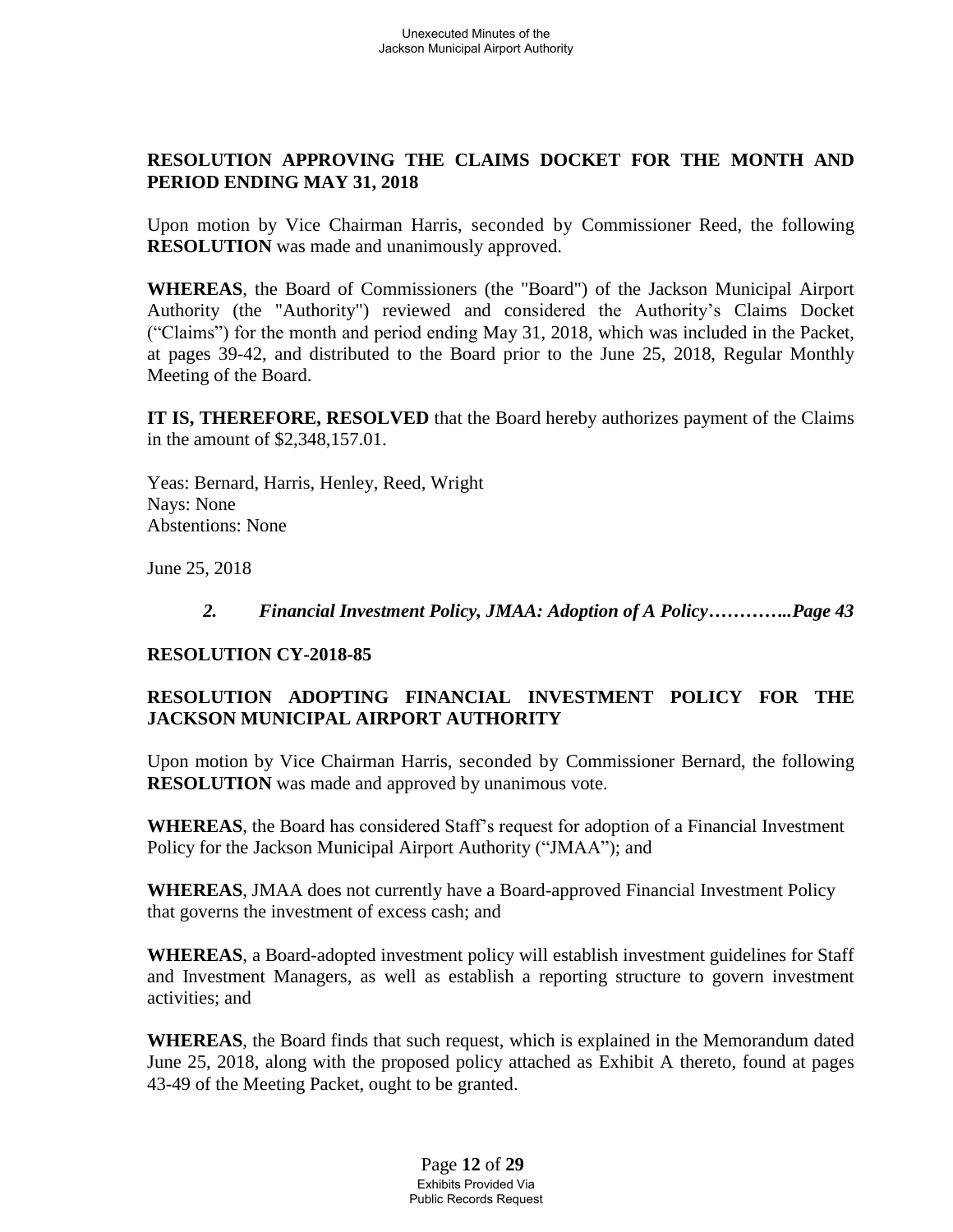**IT IS, THEREFORE, RESOLVED** that the Financial Investment Policy for the JMAA, located at pages 44-49 of the Meeting Packet, is hereby adopted; and

**IT IS, THEREFORE, FURTHER RESOLVED** that the Board finds that such request is fully explained in the Memorandum dated June 25, 2018, along with the proposed policy attached as Exhibit A thereto, found at pages 43-49 of the Meeting Packet.

Yeas: Bernard, Harris, Henley, Reed, Wright Nays: None Abstentions: None

June 25, 2018

#### **B. Construction Projects**

None

#### **C. Procurements**

None

### **D. Service Agreements**

*1. Main Terminal 5th Floor and West Concourse Replacement of Roofs, JAN: Authorization to Award A Professional Services Contract and Approval of the Project Budget for this Phase of the Project (Durell Design Group, PLLC)…………………………………………………………………..Page 50*

## **RESOLUTION CY-2018-86**

### **RESOLUTION GRANTING AUTHORITY TO AWARD AN ARCHITECTURAL DESIGN AND CONSTRUCTION OVERSIGHT PROFESSIONAL SERVICES AGREEMENT TO DURELL DESIGN GROUP, PLLC AS TO THE MAIN TERMINAL 5TH FLOOR AND WEST CONCOURSE ROOFS AT JAN AND APPROVAL OF THE PROJECT BUDGET**

Upon motion by Vice Chairman Harris, seconded by Commissioner Reed, the following **RESOLUTION** was made and approved by a unanimous vote.

**WHEREAS**, on April 24, 2018, JMAA received two (2) Statements of Qualifications ("SOQs") in connection with the replacement of the Main Terminal 5th Floor and West Concourse Roofs at Jackson-Medgar Wiley Evers International Airport ("JAN") ("Project") and

## Page **13** of **29**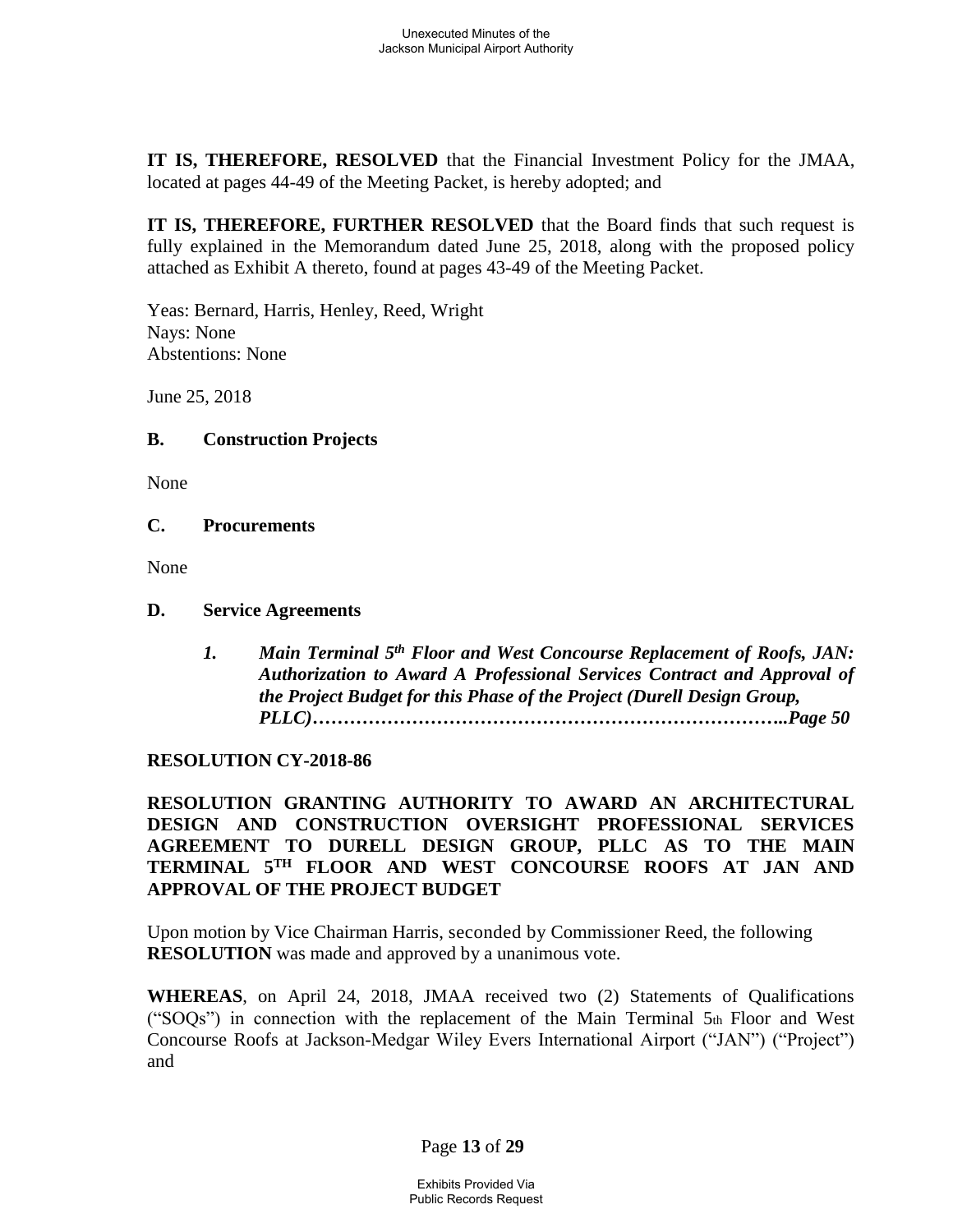**WHEREAS**, the SOQs were reviewed by Staff and Staff recommends awarding the contract to the Durrell Design Group, PLLC ("Durrell Design Group") of Jackson, Mississippi, as it had the highest score of the Selection Committee; and

**WHEREAS**, the Board has considered the request of Staff for: (i) authorization to award the contract to Durrell Design Group of Jackson, Mississippi, for fees not to exceed \$56,625.00; and (ii) approval of the budget amount of \$89,825.00 for this phase of the Project; and

**WHEREAS**, Durrell Design Group will be supported by Advanced Environmental Consultants, LLC of Jackson, MS, a JMAA certified Disadvantaged Business Enterprise ("DBE"), which will receive 6.2% of the amounts paid to Durrell Design Group; and

**WHEREAS**, the Board finds that such requests, which are explained in the Memorandum dated June 25, 2018, at pages 50-53 of the Meeting Packet, ought to be granted.

**IT IS, THEREFORE, RESOLVED** that as to replacement of the Main Terminal 5<sup>th</sup> Floor and West Concourse Roofs at the Jackson-Medgar Wiley Evers International Airport ("JAN"), after reviewing the two (2) SOQs received, it is Staff's recommendation to award the contract to the Durrell Design Group which had the highest Selection Committee score; and

**IT IS, THEREFORE, FURTHER RESOLVED** that: (i) Staff is authorized to award the contract to the Durrell Design Group of Jackson, Mississippi, for fees not to exceed  $$56,625.00$ ; and (ii) the budget amount of  $$89,825.00$  for this phase of the Project is approved; and

**IT IS, THEREFORE, FURTHER RESOLVED** that Durrell Design Group shall be supported by Advanced Environmental Consultants, LLC of Jackson, MS, a JMAA certified Disadvantaged Business Enterprise ("DBE"), which shall receive 6.2% of the amounts paid to Durrell Design Group; and

**IT IS, THEREFORE, FURTHER RESOLVED** that the Board finds that such requests are fully explained in the Memorandum dated June 25, 2018, at pages 50-53 of the Meeting Packet.

Yeas: Bernard, Harris, Henley, Reed, Wright Nays: None Abstentions: None

June 25, 2018

*2. Runway 16/34 Assessment and Overlay, HKS: Authorization to Amend the Existing Professional Services Contract Agreement, Approval of Additional Cost for Additional Services, and Approval of the New Total Contract Amount (Aviation Group Mississippi, LLC)...…..…………………….Page 54*

> Page **14** of **29** Exhibits Provided Via Public Records Request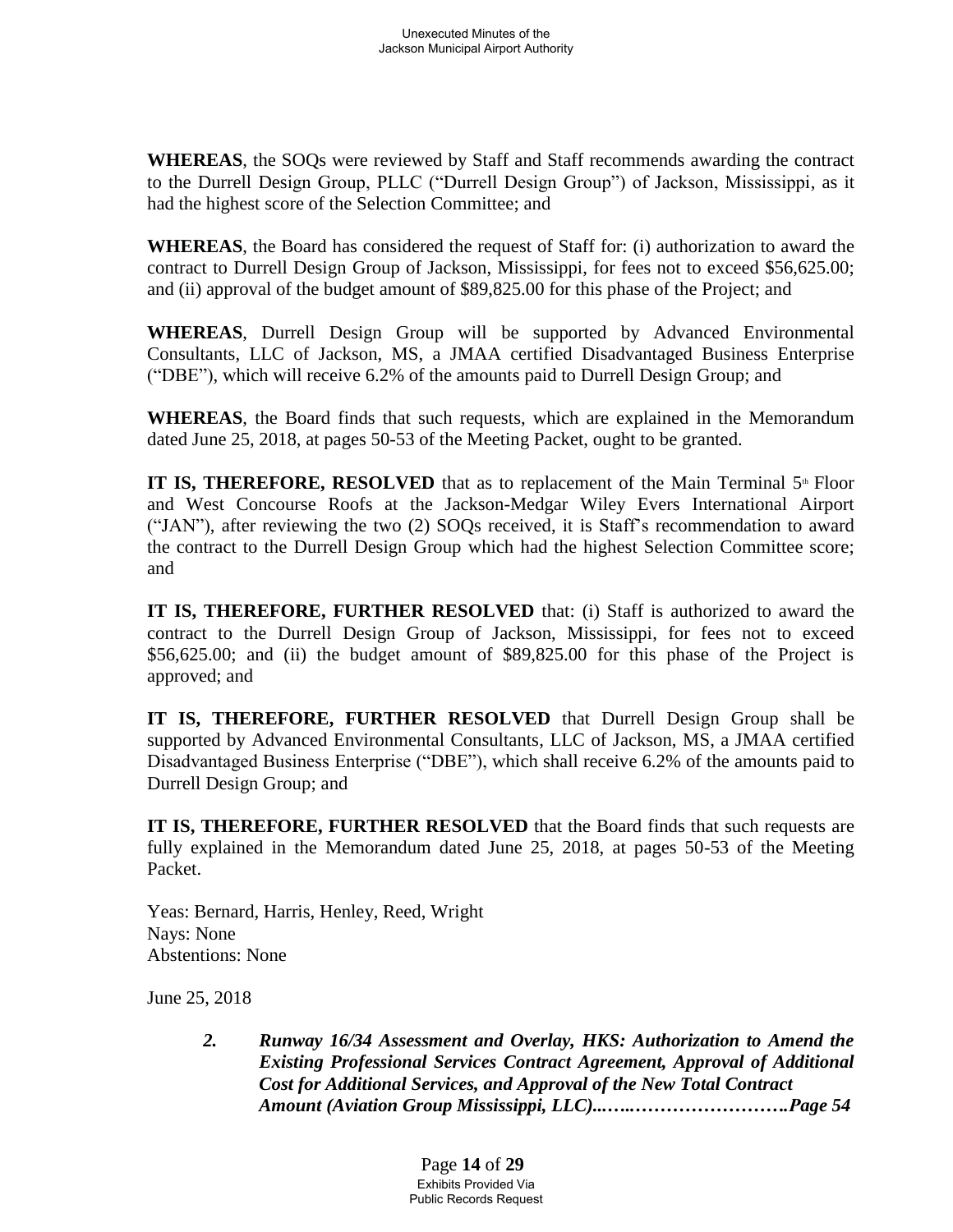#### **RESOLUTION CY-2018-87**

## **RESOLUTION: (I) GRANTING AUTHORITY TO EXECUTE AN AMENDMENT TO THE AGREEMENT WITH AVIATION GROUP MISSISSIPPI, LLC TO INCREASE THE SCOPE OF WORK; (II) APPROVING THE ADDITIONAL COST; AND (III) APPROVING THE NEW CONTRACT AMOUNT**

Upon motion by Vice Chairman Harris, seconded by Commissioner LTC(R) Wright, the following **RESOLUTION** was made and unanimously approved.

**WHEREAS**, the Board has considered Staff's request for: (i) authority to amend the existing November 6, 2012, Professional Services Agreement ("Agreement") with Aviation Group Mississippi, LLC of Jackson, Mississippi ("AGM"), to increase the scope of work for professional engineering and related services in connection with an engineering assessment and overlay of Runway 16/34 at Hawkins Field Airport ("HKS"); (ii) approval of the additional cost for the additional services in an amount not to exceed \$258,803.21; and (iii) approval of the new, total contract amount not to exceed \$1,097,723.21; and

**WHEREAS**, AJA Management & Technical Services, Inc. ("AJA") of Jackson, Mississippi, a Certified Disadvantaged Business Enterprise ("DBE"), shall provide support services, as a sub-consultant to AGM, and shall receive 29.8% of the amounts paid to AGM under the amended Agreement; and

**WHEREAS**, the Board finds that such requests, which are explained in the Memorandum dated June 25, 2018, at pages 54-57 of the Meeting Packet, ought to be granted.

**IT IS, THEREFORE, RESOLVED** that: (i) Staff is authorized to amend the existing November 6, 2012 Professional Services Agreement ("Agreement") with Aviation Group Mississippi, LLC of Jackson, Mississippi ("AGM") to increase the scope of work for professional engineering and related services in connection with an engineering assessment and overlay of Runway 16/34 at Hawkins Field Airport ("HKS"); (ii) the additional cost for the additional services in an amount not to exceed \$258,803.21 is approved; and (iii) the new, total contract amount not to exceed \$1,097,723.21 is approved; and

**IT IS, THEREFORE, FURTHER RESOLVED** that AJA Management & Technical Services, Inc. ("AJA") of Jackson, Mississippi, a Certified Disadvantaged Business Enterprise ("DBE"), shall provide support services as a sub-consultant to AGM and shall receive 29.8% of the amounts paid to AGM under the amended Agreement; and

**IT IS, THEREFORE, FURTHER RESOLVED** that the Board finds that such requests are fully explained in the Memorandum dated June 25, 2018, at pages 54-57 of the Meeting Packet.

Yeas: Bernard, Harris, Henley, Reed, Wright Nays: None

Page **15** of **29**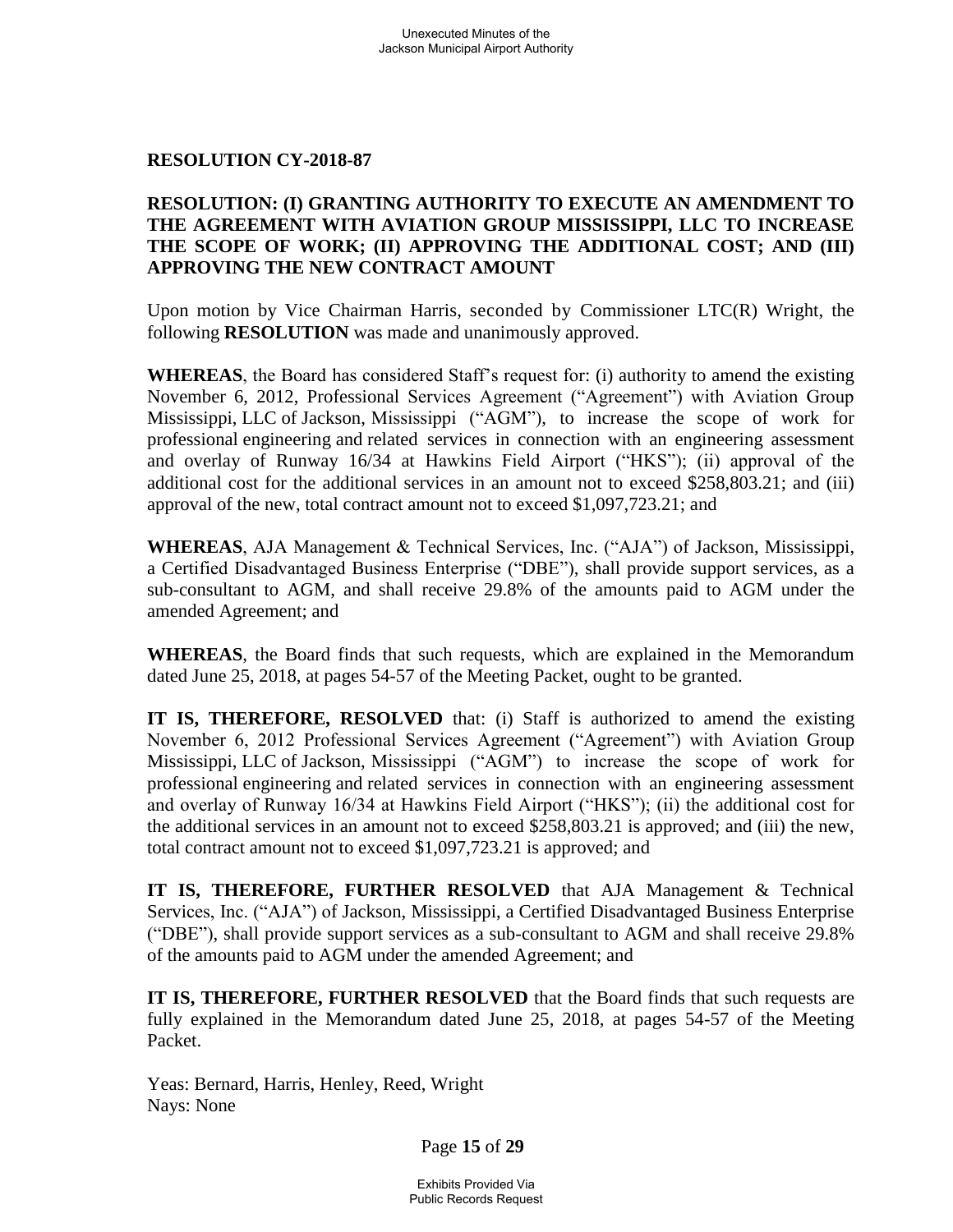Abstentions: None

June 25, 2018

## **3.** *Enterprise Resource Planning (ERP) Solution, JMAA: Authorization to Execute Agreement and Use the Remaining Balance of the Previously Approved ERP Project Budget (Tyler Technologies)…………………Page 58*

In response to Commissioner LTC(R) Wright's inquiry, Mr. Newman stated that he would provide Mr. Abe Hudson's (Abe Hudson Consulting Services) contact information to Commissioner LTC(R) Wright.

## **RESOLUTION CY-2018-88**

## **RESOLUTION GRANTING AUTHORITY TO: (I) EXECUTE AN AGREEMENT WITH TYLER TECHNOLOGIES TO PROVIDE SERVICES IN SUPPORT OF IMPLEMENTING AN ENTERPRISE RESOURCE PLANNING ("ERP") SOLUTION FOR JACKSON MUNICIPAL AIRPORT AUTHORITY; AND (II) UTILIZE THE REMAINING BALANCE OF THE ERP PROJECT BUDGET**

Upon motion by Vice Chairman Harris, seconded by Commissioner Bernard, the following **RESOLUTION** was made and approved by a unanimous vote.

**WHEREAS,** the Board has considered the request of Staff for authority to: (i) execute an agreement with Tyler Technologies ("Tyler"), a Delaware Corporation, headquartered in Plano, Texas, to provide software licenses, technical support, and hosting services in support of implementing an Enterprise Resource Planning ("ERP") solution for the Jackson Municipal Airport Authority ("JMAA") for a total amount not to exceed \$708,096.00 ("Agreement"); and (ii) utilize \$66,904.00, the remaining balance of the previously approved \$775,000.00 ERP Project Budget to secure any needed additional services, licenses, etc. from Tyler outside the scope of work of the Agreement; and

**WHEREAS**, the additional funds will be needed to secure additional services, licenses, etc., from Tyler, outside the scope of work of JMAA's proposed Agreement with Tyler, that may arise to complete the ERP Project; and

**WHEREAS**, the ERP solution will enable Staff to collectively manage financials, human capital, and enterprise/capital assets at Jackson-Medgar Wiley Evers International Airport and Hawkins Field Airport; and

**WHEREAS**, Abe Hudson Consulting Services, a Mississippi Corporation, headquartered in Cleveland, MS, and Certified Minority Business Enterprise ("MBE") shall provide support services, as a subcontractor to Tyler, consisting of consulting and client project management, and shall receive 21.5% of the amounts paid to Tyler under the agreement; and

> Page **16** of **29** Exhibits Provided Via Public Records Request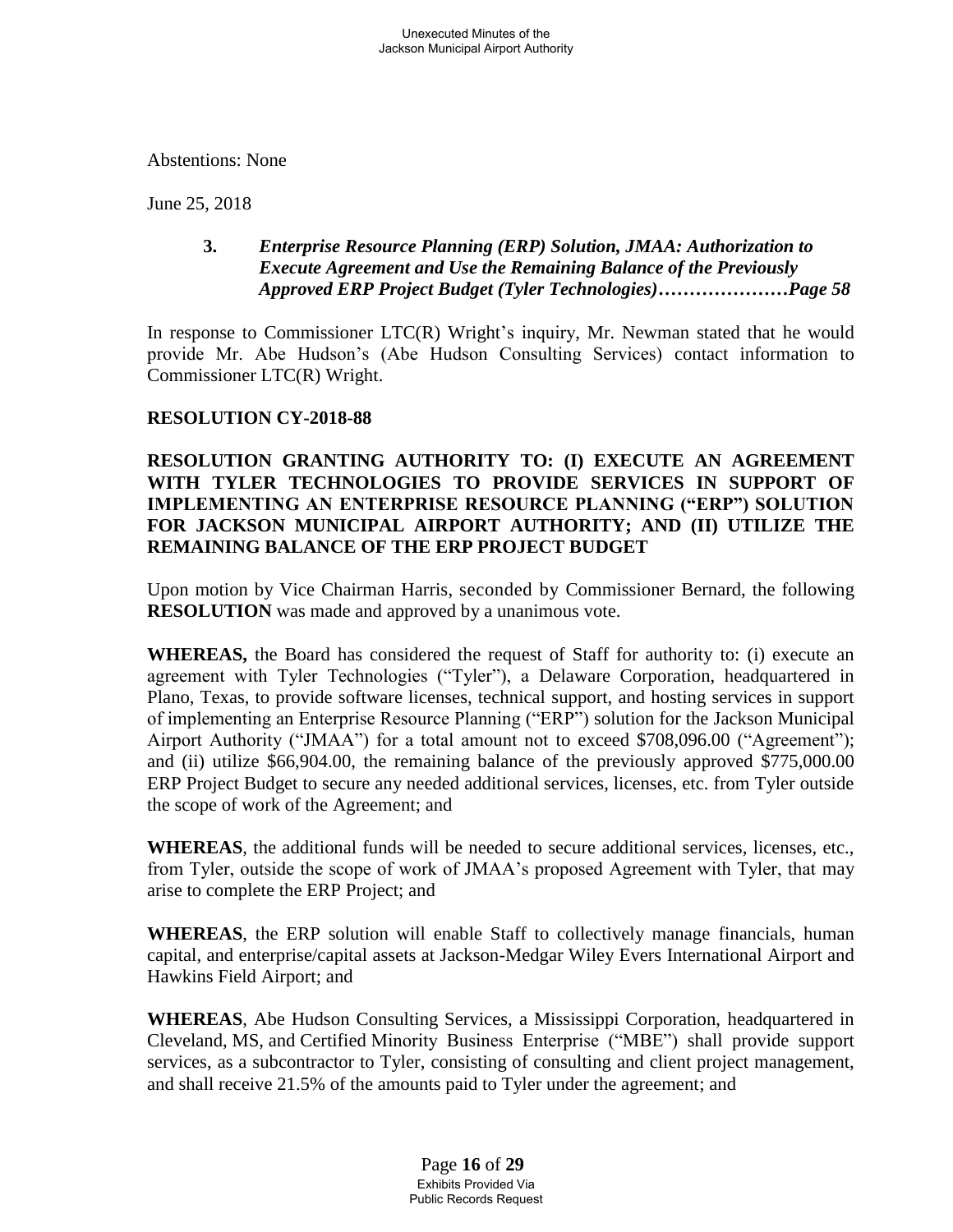**WHEREAS**, JMAA's DBE department determined that Tyler made a good faith effort to achieve the DBE goal of 25%; and

**WHEREAS**, the Board finds that such requests, which are explained in the Memorandum dated June 25, 2018, at pages 58-61 of the Meeting Packet, ought to be granted.

**IT IS, THEREFORE, RESOLVED** that Staff is authorized to: (i) execute an agreement with Tyler Technologies ("Tyler"), a Delaware Corporation, headquartered in Plano, Texas, to provide software licenses, technical support, and hosting services in support of implementing an Enterprise Resource Planning ("ERP") solution for the Jackson Municipal Airport Authority ("JMAA") for a total amount not to exceed \$708,096.00 ("Agreement"); and (ii) utilize \$66,904.00, the remaining balance of the previously approved \$775,000.00 ERP Project Budget to secure any needed additional services, licenses, etc. from Tyler outside the scope of work of the Agreement; and

**IT IS, THEREFORE, FURTHER RESOLVED** that Abe Hudson Consulting Services, a Mississippi Corporation, headquartered in Cleveland, MS and Certified Minority Business Enterprise ("MBE") shall provide support services as a subcontractor to Tyler consisting of consulting and client project management, and shall receive 21.5% of the amounts paid to Tyler under the agreement; and

**IT IS, THEREFORE, FURTHER RESOLVED** that JMAA's DBE department determined that Tyler made a good faith effort to achieve the DBE goal of 25%; and

**IT IS, THEREFORE, FURTHER RESOLVED** that the Board finds that such requests are fully explained in the Memorandum dated June 25, 2018, at pages 58-61 of the Meeting Packet.

Yeas: Bernard, Harris, Henley, Reed, Wright Nays: None Abstentions: None

June 25, 2018

*4. Flight Information Display System (FIDS), JMAA: Authorization to Solicit Proposals for Equipment, Software, Technical Support, Installation and Training Services and Approval of the Total Proposed Project Budget …………………………………………………………………………..Page 62*

#### **RESOLUTION CY-2018-89**

**RESOLUTION GRANTING AUTHORITY TO PUBLISH A REQUEST FOR PROPOSALS FOR EQUIPMENT, SOFTWARE, TECHNICAL SUPPORT, INSTALLATION, AND TRAINING SERVICES IN SUPPORT OF REPLACING THE** 

## Page **17** of **29**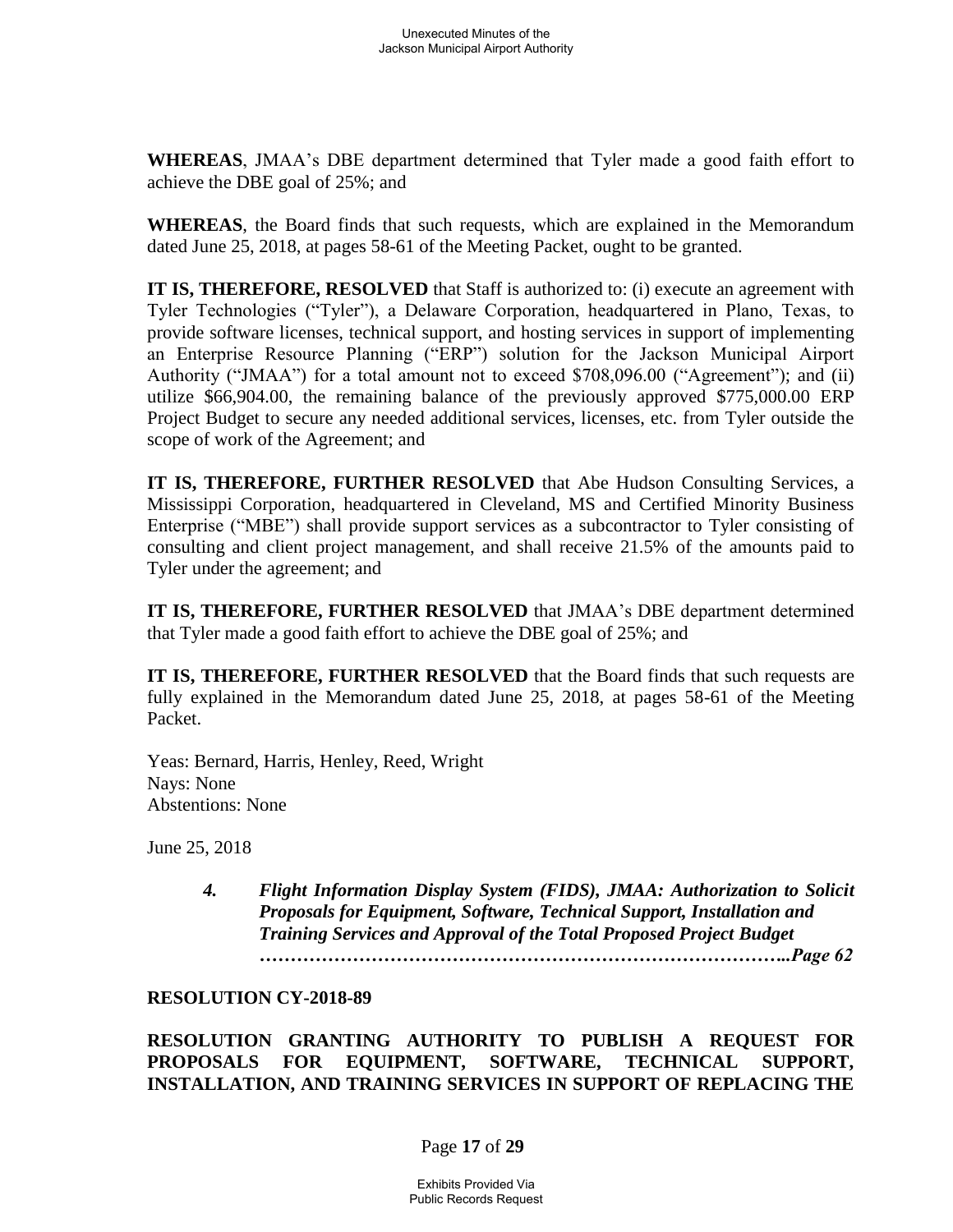# **FLIGHT INFORMATION DISPLAY SYSTEM FOR JACKSON MUNICIPAL AIRPORT AUTHORITY AND APPROVAL OF THE PROPOSED BUDGET**

Upon motion by Vice Chairman Harris, seconded by Commissioner LTC(R) Wright, the following **RESOLUTION** was made and unanimously approved.

**WHEREAS**, the Board has considered Staff's request for: (i) authority to solicit proposals for equipment, software, technical support, installation, and training services in support of replacing the Flight Information Display System ("FIDS") for the Jackson Municipal Airport Authority ("JMAA"); and (ii) approval of the total proposed project budget amount not to exceed \$200,000.00; and

**WHEREAS**, the new FIDS will be deployed at the Jackson-Medgar Wiley Evers International Airport ("JAN"); and

**WHEREAS**, the Board finds that such requests, which are explained in the Memorandum dated June 25, 2018, found at pages 62-64 of the Meeting Packet, ought to be granted.

**IT IS, THEREFORE, RESOLVED** that: (i) Staff is authorized to solicit proposals for equipment, software, technical support, installation, and training services in support of replacing the Flight Information Display System ("FIDS") for the Jackson Municipal Airport Authority ("JMAA"); and (ii) the total proposed project budget amount not to exceed \$200,000.00 is approved; and

**IT IS, THEREFORE, FURTHER RESOLVED** that the Board finds that such requests are fully explained in the Memorandum dated June 25, 2018, found at pages 62-64 of the Meeting Packet.

Yeas: Bernard, Harris, Henley, Reed, Wright Nays: None Abstentions: None

June 25, 2018

#### **E. Grants**

*1. Federal Aviation Administration's ("FAA") AIP Grant Offers, JMAA: Authorization to Accept………………………………………………...Page 65*

## **RESOLUTION CY-2018-90**

# **RESOLUTION GRANTING AUTHORITY TO ACCEPT FEDERAL AVIATION ADMINISTRATION GRANT OFFERS**

Upon motion by Vice Chairman Harris, seconded by Commissioner Reed, the following **RESOLUTION** was made and unanimously approved.

> Page **18** of **29** Exhibits Provided Via Public Records Request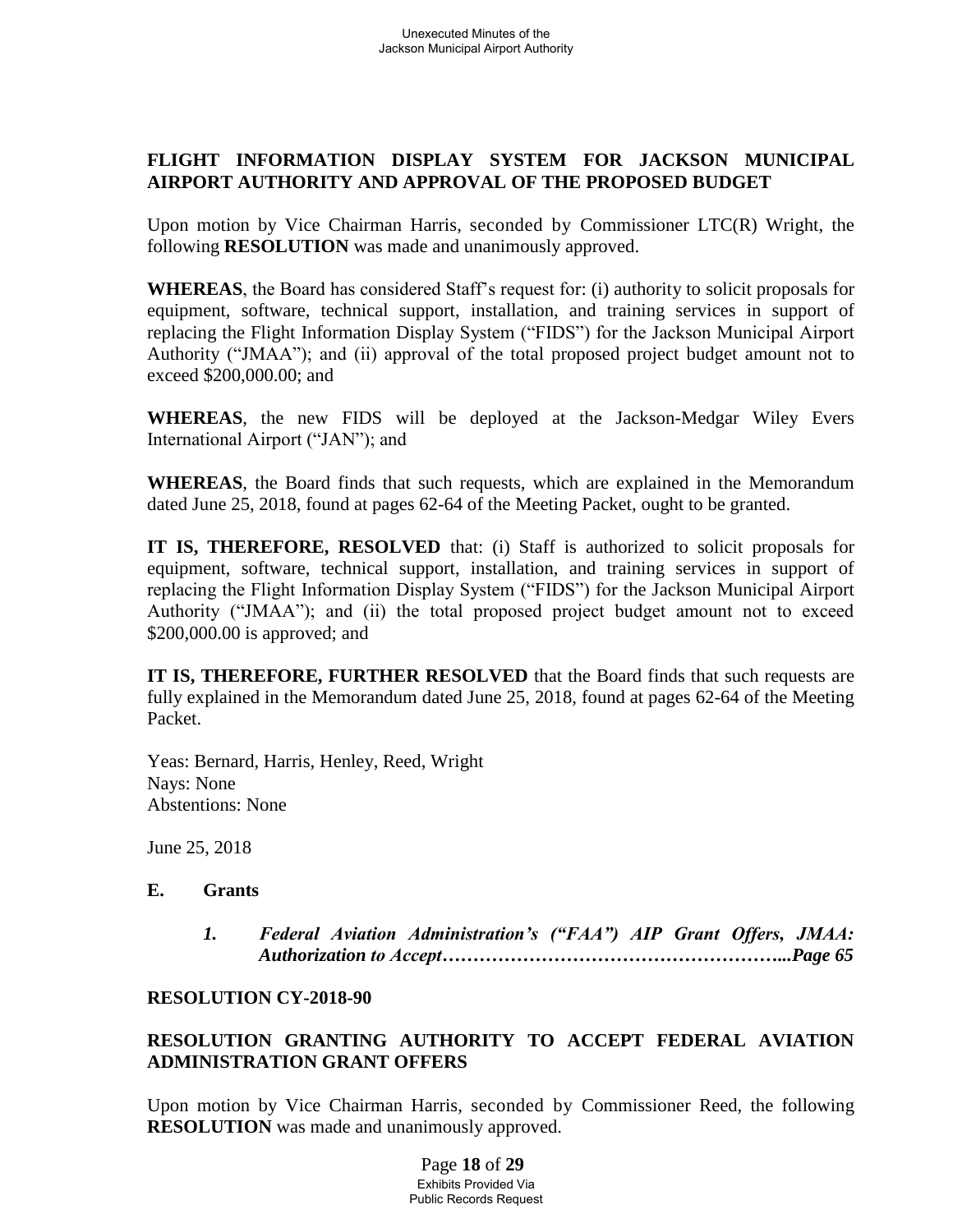**WHEREAS**, the Board has considered Staff's request for authority to accept six (6) Federal Aviation Administration ("FAA") Airport Improvement Program ("AIP") grant offers; and

**WHEREAS**, the grant offers will provide for professional and construction services projects at: (a) the Jackson-Medgar Wiley Evers International Airport ("JAN") and consist of: (i) an amount not to exceed \$884,119.00, in support of the costs associated with Project No. 011-17, the Upper Roadway Rehabilitation Project; (ii) an amount not to exceed \$522,643.00, in support of costs associated with Project No. 001-15, the Roadway Signage Improvements Project; (iii) an amount not to exceed \$92,340.00, in support of costs associated with the East Metro Corridor Land Use Development Plan; and (iv) an amount not to exceed \$4,664.00 in support of costs associated with the Hearing Loop System at Ticket Counters in the main terminal and concourses; and (b) the Hawkins Field Airport ("HKS") and consist of: (i) an amount not to exceed \$679,422.00, in support of costs associated with the HKS Runway 16/34 Rehabilitation; and (ii) an amount not to exceed \$70,688.00 in support of costs associated with the HKS Land Use Development Plan; and

**WHEREAS**, Staff is also further requesting authority to seek a resolution from the City Council of Jackson, Mississippi, to accept the Fiscal Year 2018 Airport Improvement Program (AIP) grant funds, in the amount not to exceed \$2,253,876.00 (the total amount of AIP Grant offers); and

**WHEREAS**, the Board finds that such requests, which are explained in the Memorandum dated June 25, 2018, found at pages 65-66 of the Meeting Packet, ought to be granted.

**IT IS, THEREFORE, RESOLVED** that Staff is authorized to accept six (6) Federal Aviation Administration ("FAA") Airport Improvement Program ("AIP") grant offers; and

**IT IS, THEREFORE, FURTHER RESOLVED** that the grant offers will provide for professional and construction services projects at: (a) the Jackson-Medgar Wiley Evers International Airport ("JAN") and consist of: (i) an amount not to exceed \$884,119.00, in support of the costs associated with Project No. 011-17, the Upper Roadway Rehabilitation Project; (ii) an amount not to exceed \$522,643.00, in support of costs associated with Project No. 001-15, the Roadway Signage Improvements Project; (iii) an amount not to exceed \$92,340.00, in support of costs associated with the East Metro Corridor Land Use Development Plan; and (iv) an amount not to exceed \$4,664.00 in support of costs associated with the Hearing Loop System at Ticket Counters in the main terminal and concourses; and (b) the Hawkins Field Airport ("HKS") and consist of (i) an amount not to exceed \$679,422.00, in support of costs associated with the Hawkins Field Airport ("HKS") Runway 16/34 Rehabilitation; and (ii) an amount not to exceed \$70,688.00 in support of costs associated with the HKS Land Use Development Plan; and

**IT IS, THEREFORE, FURTHER RESOLVED** that Staff is also authorized to seek a resolution from the City Council of Jackson, Mississippi, to accept the Fiscal Year 2018

Page **19** of **29**

Exhibits Provided Via Public Records Request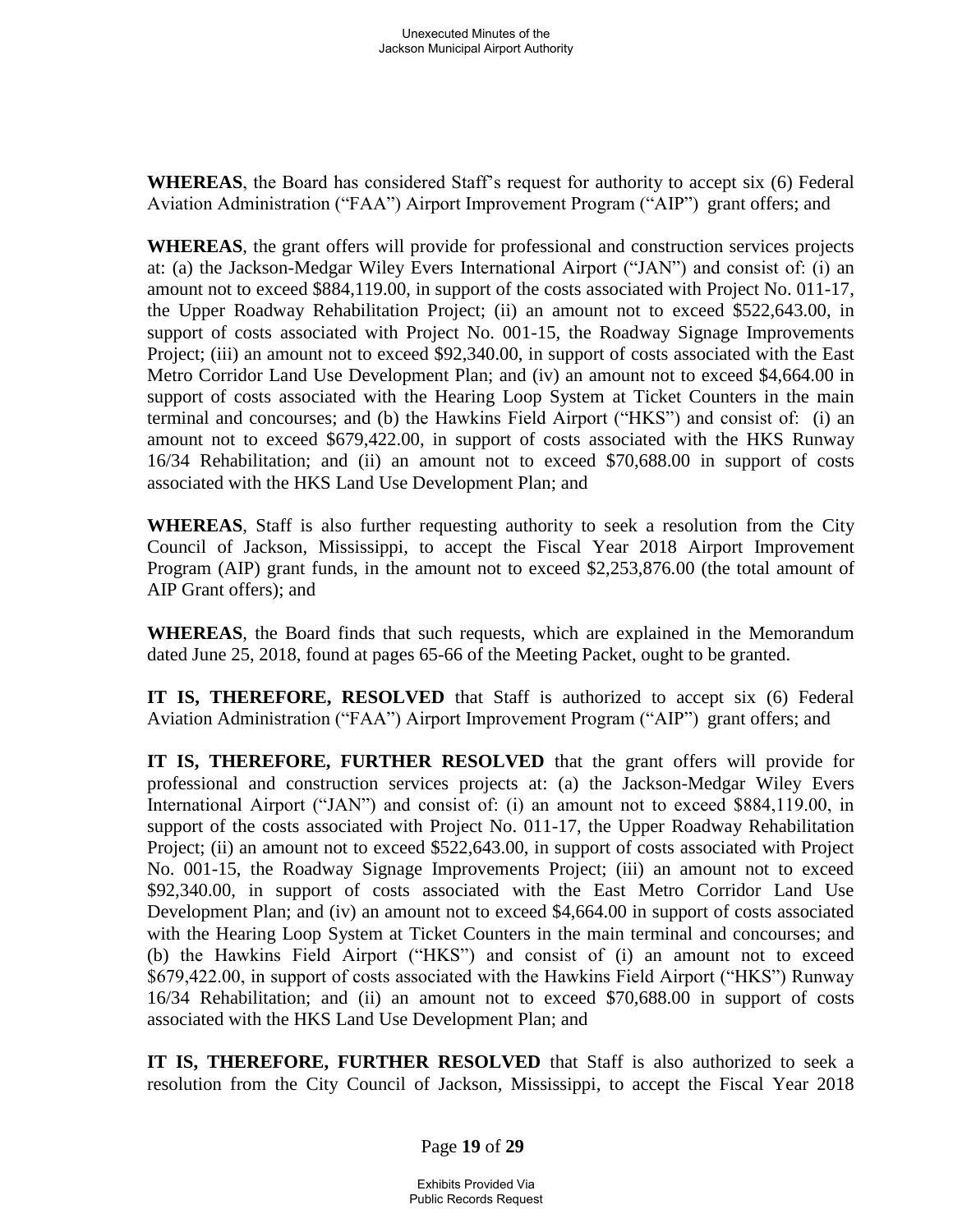Airport Improvement Program (AIP) grant funds, in the amount not to exceed \$2,253,876.00 (the total amount of AIP grant offers); and

**IT IS, THEREFORE, FURTHER RESOLVED** that the Board finds that such requests are fully explained in the Memorandum dated June 25, 2018, found at pages 65-66 of the Meeting Packet.

Yeas: Bernard, Harris, Henley, Reed, Wright Nays: None Abstentions: None

June 25, 2018

## *2. Mississippi Department of Transportation's ("MDOT") Grant Offers, JMAA: Authorization to Accept……………………………………….Page 67*

### **RESOLUTION CY-2018-91**

# **RESOLUTION GRANTING AUTHORITY TO ACCEPT MISSISSIPPI DEPARTMENT OF TRANSPORTATION GRANT OFFER**

Upon motion by Vice Chairman Harris, seconded by Commissioner LTC(R) Wright, the following **RESOLUTION** was made and unanimously approved

**WHEREAS**, the Board has considered Staff's request for authority to accept six (6) Mississippi Department of Transportation ("MDOT") grant offers to provide professional and construction services for projects at the Jackson-Medgar Wiley Evers International Airport ("JAN") and the Hawkins Field Airport ("HKS"); and

**WHEREAS**, the grants consist of: (i) an amount not to exceed \$49,118.00 in support of the costs associated with Project No. 011-17, the Upper Roadway Rehabilitation Project; (ii) an amount not to exceed \$29,036.00, in support of costs associated with Project No. 001-15, the Roadway Signage Improvements Project; (iii) an amount not to exceed \$5,130.00, in support of costs associated with the East Metro Corridor Land Use Development Plan; (iv) an amount not to exceed \$259.00 in support of costs associated with the Hearing Loop System at Ticket Counters in the main terminal and concourses; (v) an amount not to exceed \$37,745.00 in support of costs associated with the HKS Runway 16/34 Rehabilitation; and (vi) an amount not to exceed \$3,927.00, in support of costs associated with the HKS Land Use Development Plan; and

**WHEREAS**, the Board finds that such request, which is explained in the Memorandum dated June 25, 2018, found at pages 67-68 of the Meeting Packet, ought to be granted.

**IT IS, THEREFORE, RESOLVED** that Staff is authorized to accept six (6) Mississippi Department of Transportation ("MDOT") grant offers to provide professional and construction services for projects at JAN and HKS; and

> Page **20** of **29** Exhibits Provided Via Public Records Request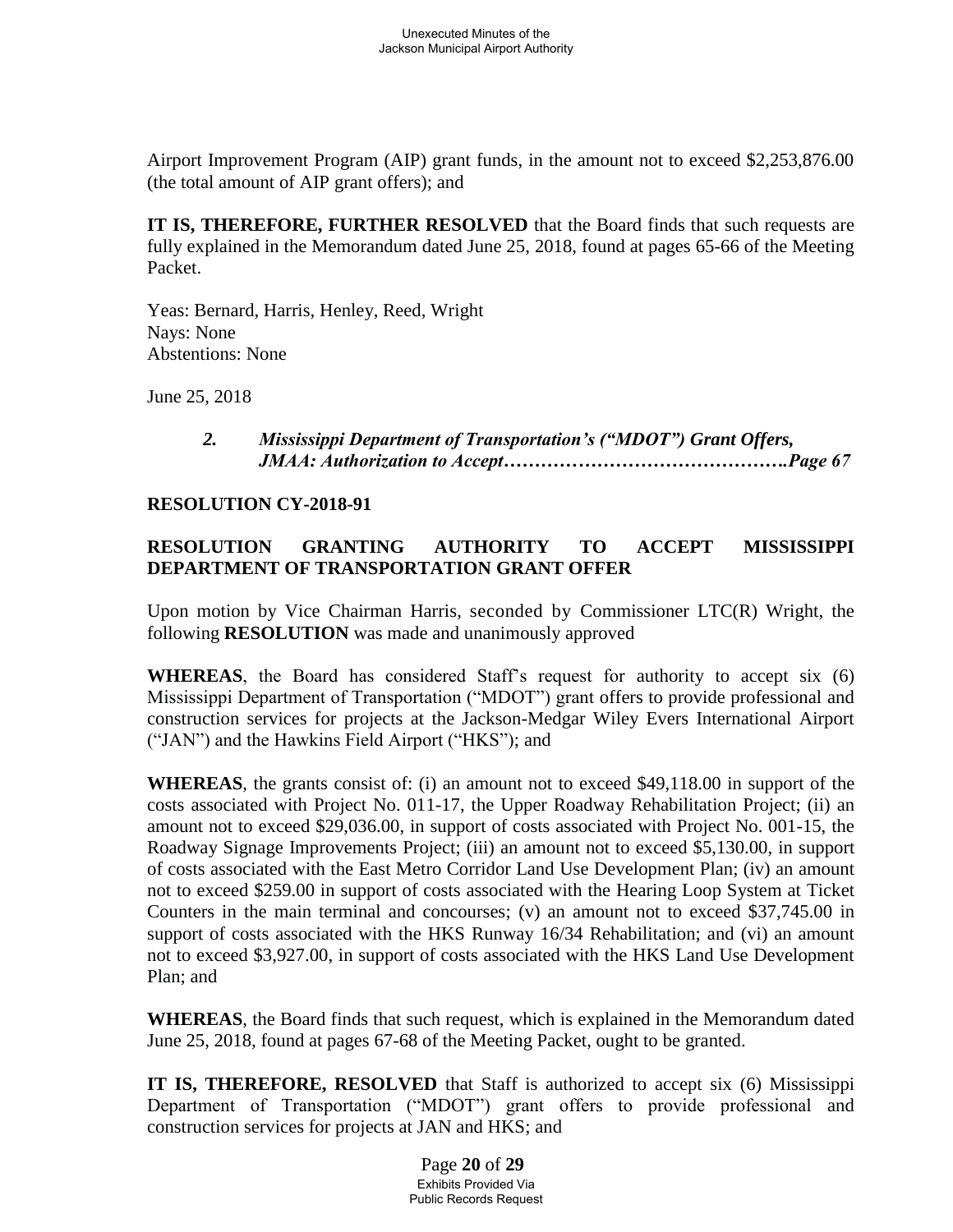**IT IS, THEREFORE, FURTHER RESOLVED** that the grants consist of: (i) an amount not to exceed \$49,118.00 in support of the costs associated with Project No. 011-17, the Upper Roadway Rehabilitation Project; (ii) an amount not to exceed \$29,036.00, in support of costs associated with Project No. 001-15, the Roadway Signage Improvements Project; (iii) an amount not to exceed \$5,130.00, in support of costs associated with the East Metro Corridor Land Use Development Plan; (iv) an amount not to exceed \$259.00 in support of costs associated with the Hearing Loop System at Ticket Counters in the main terminal and concourses; (v) an amount not to exceed \$37,745.00 in support of costs associated with the HKS Runway 16/34 Rehabilitation; and (vi) an amount not to exceed \$3,927.00, in support of costs associated with the HKS Land Use Development Plan; and

**IT IS, THEREFORE, FURTHER RESOLVED** that the Board finds that such request is fully explained in the Memorandum dated June 25, 2018, found at pages 67-68 of the Meeting Packet.

Yeas: Bernard, Harris, Henley, Reed, Wright Nays: None Abstentions: None

June 25, 2018

## **F. Other Matters**

*1. JJSA Aviation, LLC, JMAA: Authorization to Amend and Extend the Ground Lease Agreement..………………………………..…….…….Page 69*

## **RESOLUTION CY-2018-92**

## **RESOLUTION GRANTING AUTHORITY TO EXECUTE AN AMENDED GROUND LEASE AGREEMENT WITH JJSA AVIATION, LLC ("JJSA")**

Upon motion by Vice Chairman Harris, seconded by Commissioner Bernard, the following **RESOLUTION** was made and unanimously approved.

**WHEREAS**, the Board has considered Staff's request for authority to execute an amended Ground Lease Agreement ("Agreement") between the Jackson Municipal Airport Authority ("JMAA") and JJSA Aviation, LLC ("JJSA") regarding JJSA final five (5) year lease extension; and

**WHEREAS**, according to rental rate projections, the proposed amendment to the Agreement will allow JMAA to add a fuel farm charge to JJSA Aviation, LLC's final five-year extension; and

Page **21** of **29**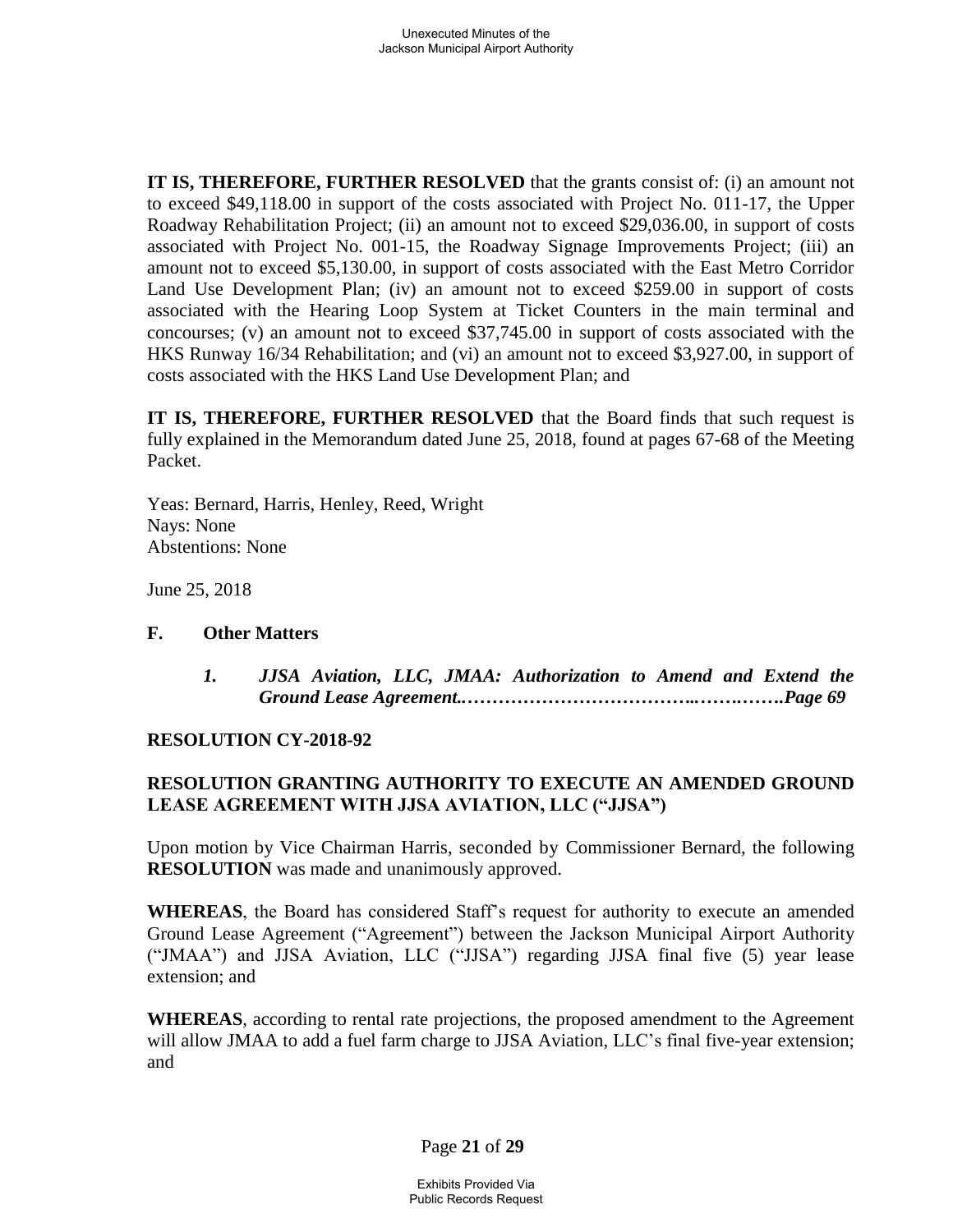**WHEREAS**, JMAA is projected to receive total revenue in the amount of \$23,527.04 per year during the final, five (5) year lease extension; and

**WHEREAS**, the Board finds that such request, which is explained in the Memorandum dated June 25, 2018, found at pages 69-70 of the Meeting Packet, ought to be granted.

**IT IS, THEREFORE, RESOLVED** that Staff is authorized to execute an amended Ground Lease Agreement ("Agreement") between JMAA and JJSA; and

**IT IS, THEREFORE, FURTHER RESOLVED** that according to rental rate projections, JMAA shall receive total revenue in the amount of \$23,527.04 per year during the final, five (5) year lease extension; and

**IT IS, THEREFORE, FURTHER RESOLVED** that the Board finds that such request is fully explained in the Memorandum dated June 25, 2018, found at pages 69-70 of the Meeting Packet.

Yeas: Bernard, Harris, Henley, Reed, Wright Nays: None Abstentions: None

June 25, 2018

*2. Non-Exclusive Concession Agreements for On-Airport Automobile Rental Operations With Car Rental Companies, JMAA: Authorization to Extend and Amend the Current Agreements (Enterprise Leasing Company-South Central, LLC ("Enterprise"); Avis Budget Car Rental, LLC ("AVIS"); and The Hertz Corporation ("Hertz")……………………………………...Page 71*

## **RESOLUTION CY-2018-93**

**RESOLUTION GRANTING AUTHORITY TO EXERCISE ONE OF THE ONE (1) YEAR OPTIONS IN EACH OF THE CURRENT AGREEMENTS WITH ENTERPRISE LEASING COMPANY-SOUTH CENTRAL, LLC ("ENTERPRISE"), AVIS BUDGET CAR RENTAL, LLC ("AVIS"), AND HERTZ CORPORATION ("HERTZ")**

Upon motion by Vice Chairman Harris, seconded by Commissioner LTC(R) Wright, the following **RESOLUTION** was made and unanimously approved.

**WHEREAS**, the Board has considered Staff's request for authority to: (i) exercise one (1) of the one (1) year extension options included in the current agreements with Enterprise Leasing Company-South Central, LLC ("Enterprise"); Avis Budget Car Rental, LLC ("Avis"); and the Hertz Corporation ("Hertz") (collectively "Car Rental Companies"); and (ii) amend said three (3) agreements by:

> Page **22** of **29** Exhibits Provided Via Public Records Request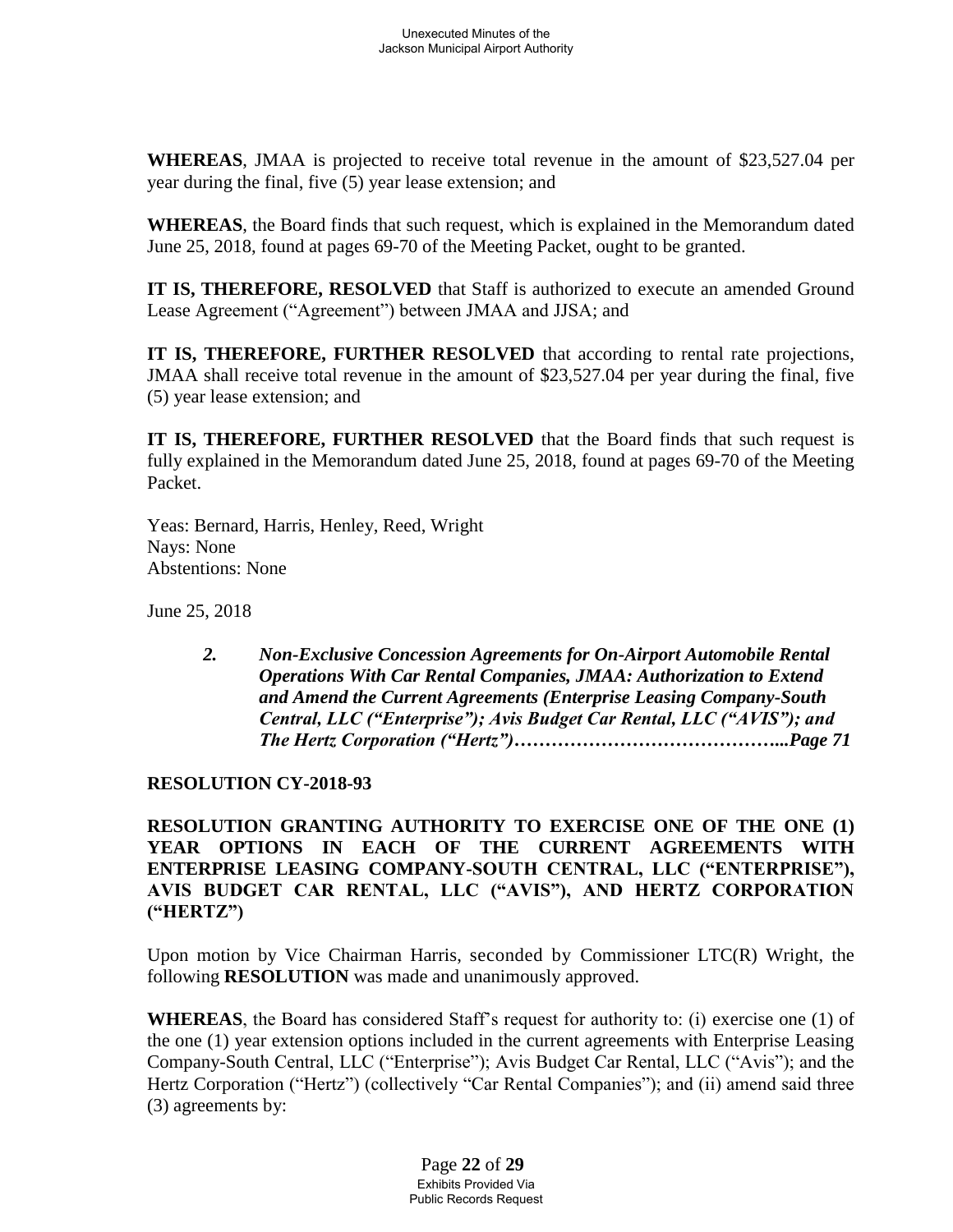- 1. Removing and replacing Exhibit C currently attached thereto, as cited in Section 4.1. (b)(iii) of the current Agreements, with a new Exhibit C that depicts the location of JMAA's new overflow lot;
- 2. Revising the Section 4.1.(b)(iii) of the current Agreements to reflect the correct approximate amount of parking space in the new overflow lot;
- 3. Deleting items (c) and (d) in "Section 6.3 Use of CFCs" of the Agreement, which references a loan that was contemplated at the time that the Agreement was originally executed, but which was never obtained by JMAA; and
- 4. Inserting language providing for the use of Customer Facility Charges (CFC) to credit the Concessionaire's rent for the Overflow Lot; and

WHEREAS, the amendments will improve the operational efficiencies at the Jackson-Medgar Wiley Evers International Airport and address the use of CFC funds; and

**WHEREAS**, the Board finds that such requests, which are explained in the Memorandum dated June 25, 2018, found at pages 71-72 of the Meeting Packet, ought to be granted.

**IT IS, THEREFORE, RESOLVED** that Staff is authorized to: (i) exercise one (1) of the one (1) year extension options included in the current agreements with Enterprise Leasing Company-South Central, LLC ("Enterprise"); Avis Budget Car Rental, LLC ("Avis"); and the Hertz Corporation ("Hertz") (collectively "Car Rental Companies"); and (ii) amend said three (3) agreements by:

- 1. Removing and replacing Exhibit C currently attached thereto, as cited in Section 4.1. (b)(iii) of the current Agreements, with a new Exhibit C that depicts the location of JMAA's new overflow lot;
- 2. Revising the Section 4.1.(b)(iii) of the current Agreements to reflect the correct approximate amount of parking space in the new overflow lot;
- 3. Deleting items (c) and (d) in "Section 6.3 Use of CFCs" of the Agreement, which references a loan that was contemplated at the time that the Agreement was originally executed, but which was never obtained by JMAA; and
- 4. Inserting language providing for the use of Customer Facility Charges (CFC) to credit the Concessionaire's rent for the Overflow Lot; and

**IT IS, THEREFORE, FURTHER RESOLVED** that the Board finds that such requests are fully explained in the Memorandum dated June 25, 2018, found at pages 71-72 of the Meeting Packet.

Yeas: Bernard, Harris, Henley, Reed, Wright Nays: None

Page **23** of **29**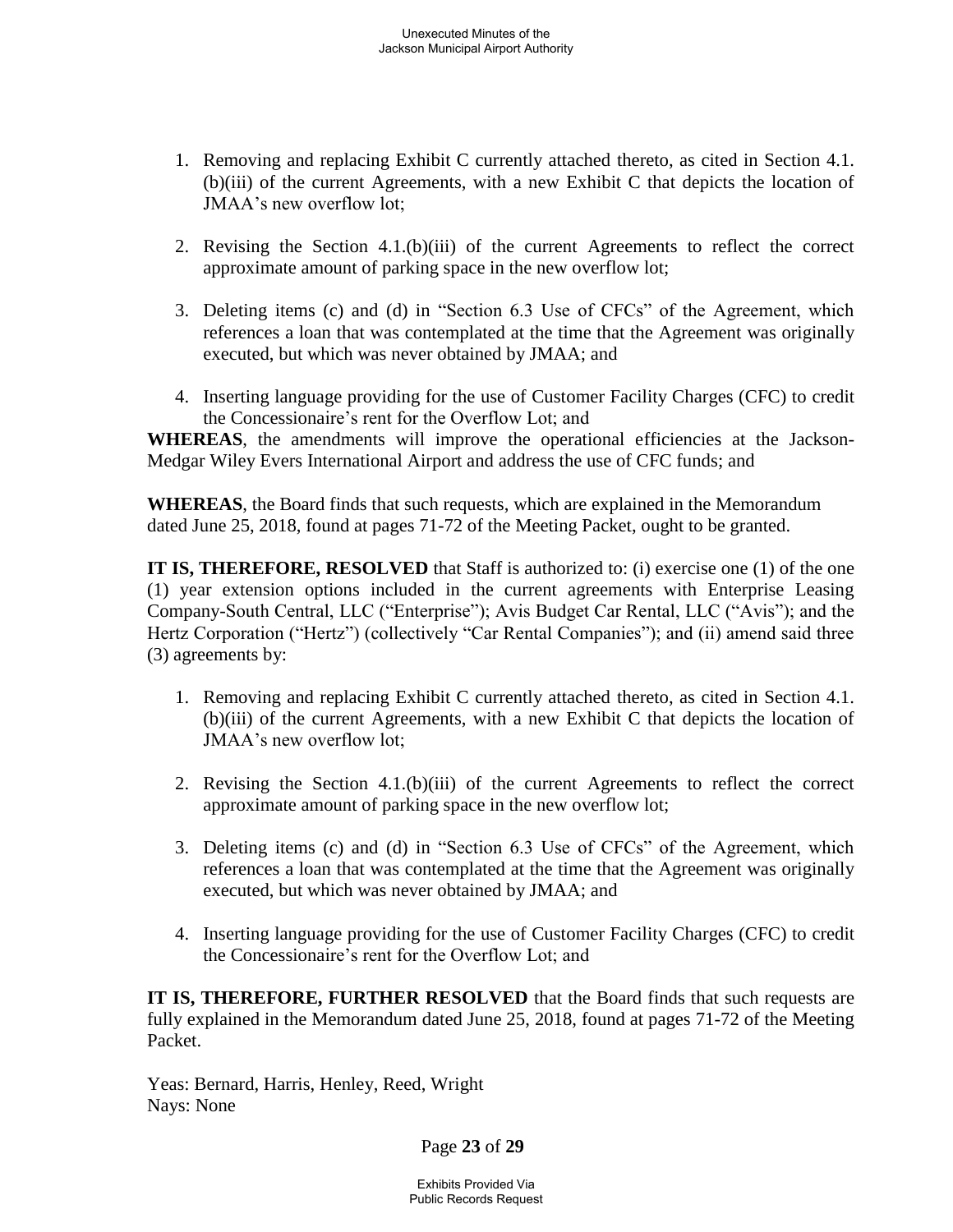Abstentions: None

June 25, 2018

*3. Evaluation and Consideration of Alternative Professional Services Vendors, JMAA: Authorization to Evaluate and Present Vendors as Potential Backup at the July 2018 Regular Board Meeting to Resolve Current Vendor Operational Issues…………………………………………………..….Page 73*

### **RESOLUTION CY-2018-94**

# **RESOLUTION GRANTING AUTHORITY TO EVALUATE AND PRESENT ALTERNATIVE PROFESSIONAL SERVICES VENDORS DURING THE JULY 2018 REGULAR BOARD MEETING**

Upon motion by Vice Chairman Harris, seconded by Commissioner LTC(R) Wright, the following **RESOLUTION** was made and unanimously approved.

**WHEREAS**, the Board has considered Staff's request for authority to evaluate and present alternative professional services vendors as potential backup vendors at the Board's July 2018 Regular Board Meeting to resolve some current vendor operational issues; and

**WHEREAS**, JMAA evaluated the performance and operations of various JMAA professional service vendors and found certain operational issues, and therefore believes it is in the best interest of JMAA and its customers to evaluate other vendors as backup professional service providers, which are able to step in and provide the vendor services, should JMAA be unsuccessful in resolving operational issues; and

**WHEREAS**, the Board finds that such request, which is explained in the Memorandum dated June 25, 2018, found at page 73 of the Meeting Packet, ought to be granted.

**IT IS, THEREFORE, RESOLVED** that Staff is authorized to evaluate and present alternative professional services vendors as potential backup vendors at the Board's July 2018 Regular Board Meeting to resolve some current vendor operational issues; and

**IT IS, THEREFORE, FURTHER RESOLVED** that JMAA evaluated the performance and operations of various JMAA professional service vendors and found certain operational issues, and therefore believes it is in the best interest of JMAA and its customers to evaluate other vendors as backup professional service providers, which are able to step in and provide the vendor services, should JMAA be unsuccessful in resolving operational issues; and

**IT IS, THEREFORE, FURTHER RESOLVED** that the Board finds that such request is fully explained in the Memorandum dated June 25, 2018, found at page 73 of the Meeting Packet.

Yeas: Bernard, Harris, Henley, Reed, Wright

Page **24** of **29** Exhibits Provided Via Public Records Request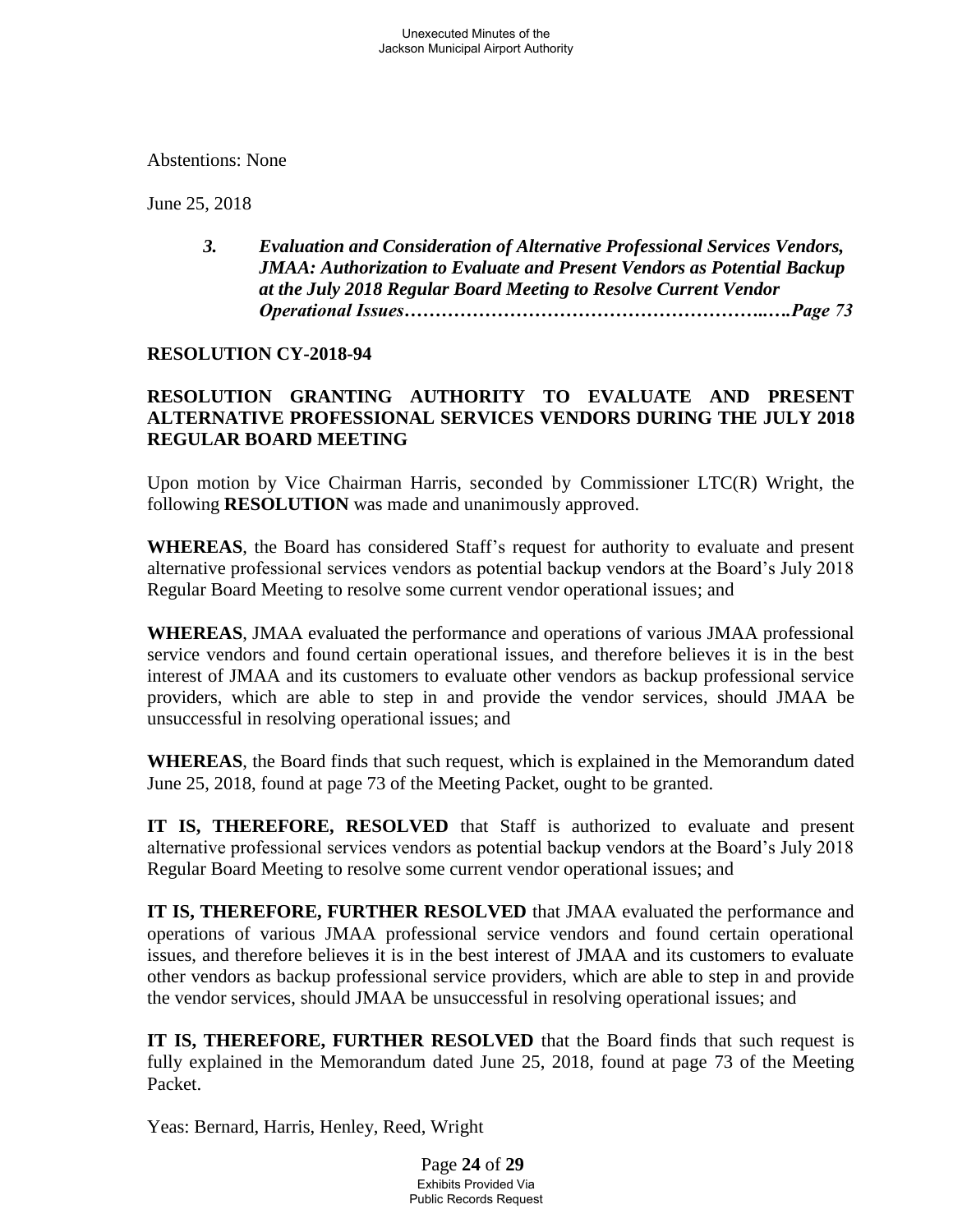Nays: None Abstentions: None

June 25, 2018

### *4. Federal Legislative Consulting Services, JMAA: Authorization to Extend Agreement (The Signal Group Consulting, LLC)……………………..Page 74*

### **RESOLUTION CY-2018-95**

# **RESOLUTION GRANTING AUTHORITY TO EXECUTE AN AMENDED AGREEMENT WITH THE SIGNAL GROUP CONSULTING, LLC TO EXTEND THE EXISTING TERM FOR CONSULTING SERVICES**

Upon motion by Vice Chairman Harris, seconded by Commissioner Reed the following **RESOLUTION** was made and approved by majority vote 4-1-0.

**WHEREAS**, the Board has considered Staff's request for authority to execute an amendment extending the term of the existing Jackson Municipal Airport Authority ("JMAA") agreement with The Signal Group Consulting, LLC ("Signal") from July 2018 to July 2019 at the current rate of \$8,333.33 per month or \$100,000.00 annually, inclusive of expenses; and

**WHEREAS**, Signal shall be supported in their "federal lobbying" efforts by Exstare Federal Services Group ("Exstare") of Alexandria, Virginia, a JMAA-certified Disadvantaged Business Enterprise Exstare which shall receive 25% of the amounts paid to Signal under the extended agreement; and

**WHEREAS**, the Board finds that such request, which is explained in the Memorandum dated June 25, 2018, found at pages 74-76 of the Meeting Packet, ought to be granted.

**IT IS, THEREFORE, RESOLVED** that Staff is authorized to execute an amendment extending the term of the existing JMAA agreement with Signal from July 2018 to July 2019 at the current rate of \$8,333.33 per month or \$100,000.00 annually, inclusive of expenses; and

**IT IS, THEREFORE, FURTHER RESOLVED** that Signal shall be supported in their "federal lobbying" efforts by Exstare of Alexandria, Virginia, a JMAA-certified Disadvantaged Business Enterprise, Exstare which shall receive 25% of the amounts paid to Signal under the extended agreement; and

**IT IS, THEREFORE, FURTHER RESOLVED** that the Board finds that such request is fully explained in the Memorandum dated June 25, 2018, found at pages 74-76 of the Meeting Packet.

Yeas: Bernard, Harris, Reed, Wright Nays: Henley

Page **25** of **29**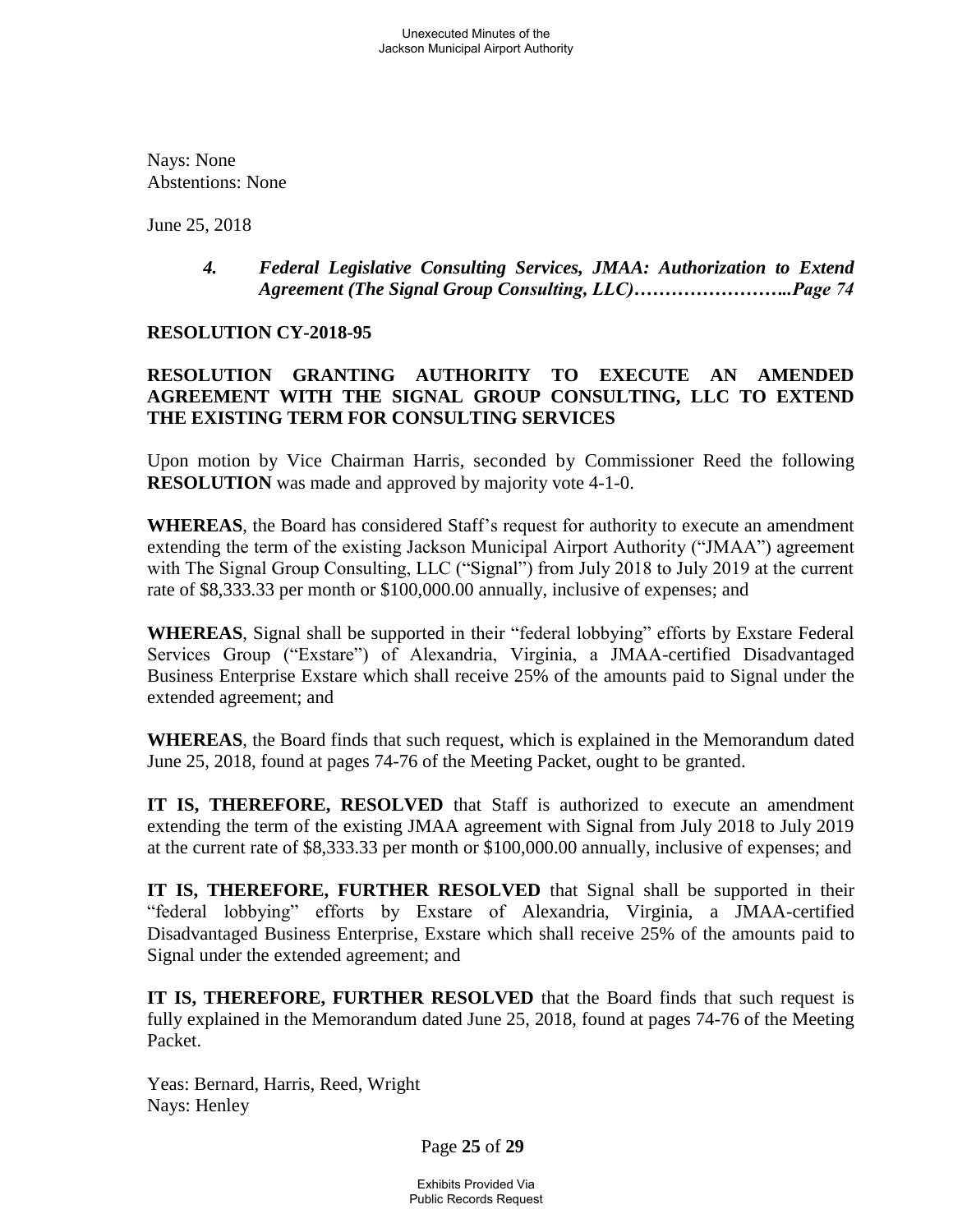Abstentions: None

June 25, 2018

#### **G. New Business**

Vice Chairman Harris announced that she wanted to present new business concerning a personnel matter and requested that the Board consider taking up said matter in executive session.

### **OPEN SESSION**

Chairman Pastor Henley stated that it was necessary for the Board to enter Closed Session to determine if an Executive Session is appropriate and that he would entertain a motion to do so. Vice Chairman Harris then moved that the Board go into a Closed Session to discuss whether to go into an Executive Session to consider matters that she believed could be discussed in Executive Session and Commissioner Bernard seconded the motion.

The Board unanimously resolved to close the Meeting. Chairman Pastor Henley asked all, except Mr. Carl Newman, CEO, Mr. Perry Miller, COO, attorneys from Walker Group, PC, and The May Law Firm, to leave the room.

All present, with the exceptions noted, were directed to vacate the room; this was done.

The Board went into Closed Session at 4:30 p.m.

Pursuant to Bylaw provisions regarding Commissioners participation in Closed and Executive Session by telephone, Chairman Pastor Henley asked Commissioner Reed the questions contained in the Bylaws. In response to those questions, Commissioner Reed stated the following:

- i. that the device that she was using to participate in the June 25, 2018 Meeting of the Board of Commissioners does not potentially allow persons other than her to hear the Meeting's proceedings;
- ii. that in the location where she is participating in the June 25, 2018 Meeting of the Board of Commissioners, no other person is able to hear any of the Board Meeting's proceedings;
- iii. that neither she nor any other person or entity is currently or will be recording the Executive Session; and
- iv. that she will immediately inform the other Commissioners participating in the Board Meeting if any of the above matters, affirmed by her, cease to exist during the course of the Executive Session and, in the event that occurs, she shall immediately terminate her participation in the Executive Session by disconnecting the device that she is using to participate in the Meeting of the Board of

Page **26** of **29** Exhibits Provided Via Public Records Request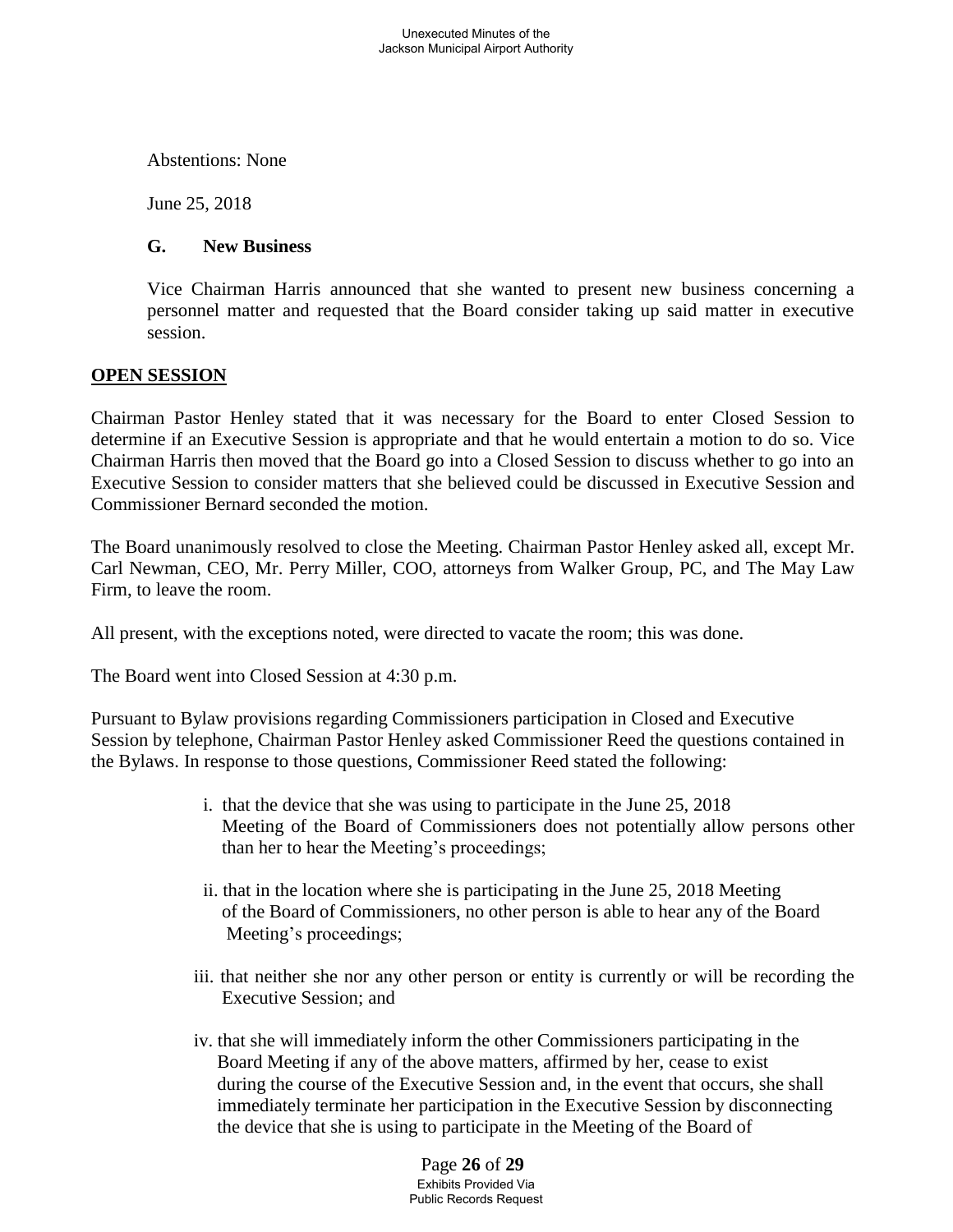Commissioners.

### **CLOSED SESSION**

Vice Chairman Harris then moved that the Board enter Executive Session to discuss one (1) pending litigation matter, Jackson Municipal Airport Authority, Et Al. v Governor Phil Bryant, Et Al., one (1) personnel matter regarding an incumbent employee, and one (1) personnel matter regarding a new JMAA Department. Commissioner LTC(R) Wright seconded the motion to enter Executive Session, and the Commissioners unanimously resolved to enter Executive Session for the stated purposes.

The Closed Session ended at 4:39 p.m. **OPEN SESSION**

Chairman Pastor Henley then invited all persons outside the room to re-enter, some did. Chairman Pastor Henley then stated in Open Session that the Board, during Closed Session, voted to enter Executive Session to discuss one (1) pending litigation matter, Jackson Municipal Airport Authority, Et Al. v Governor Phil Bryant, Et Al., one (1) personnel matter regarding an incumbent employee, and one (1) personnel matter regarding a new JMAA Department.

Chairman Pastor Henley asked all present, except the Board of Commissioners, to vacate the room.

The Board went into Executive Session at 4:43 p.m.

#### **EXECUTIVE SESSION**

During the Executive Session, the Board discussed one (1) pending litigation matter, Jackson Municipal Airport Authority, Et Al. v Governor Phil Bryant, Et Al., one (1) personnel matter regarding an incumbent employee, and one (1) personnel matter regarding incorporating a new JMAA Department.

- *1. The Board took no action as to the one (1) pending litigation matter, Jackson Municipal Airport Authority, Et Al. v Governor Phil Bryant, Et Al.*
- *2. The Board took the following action as to the one (1) personnel matter regarding an incumbent employee.*

#### **RESOLUTION CY-2018-96**

### **RESOLUTION AUTHORIZING CERTAIN ACTION RELATED TO ONE (1) PERSONNEL MATTER REGARDING AN INCUMBENT EMPLOYEE**

Upon motion by Commissioner Reed, seconded by Vice Chairman Harris, the following **RESOLUTION** was made and approved by unanimous vote.

Page **27** of **29**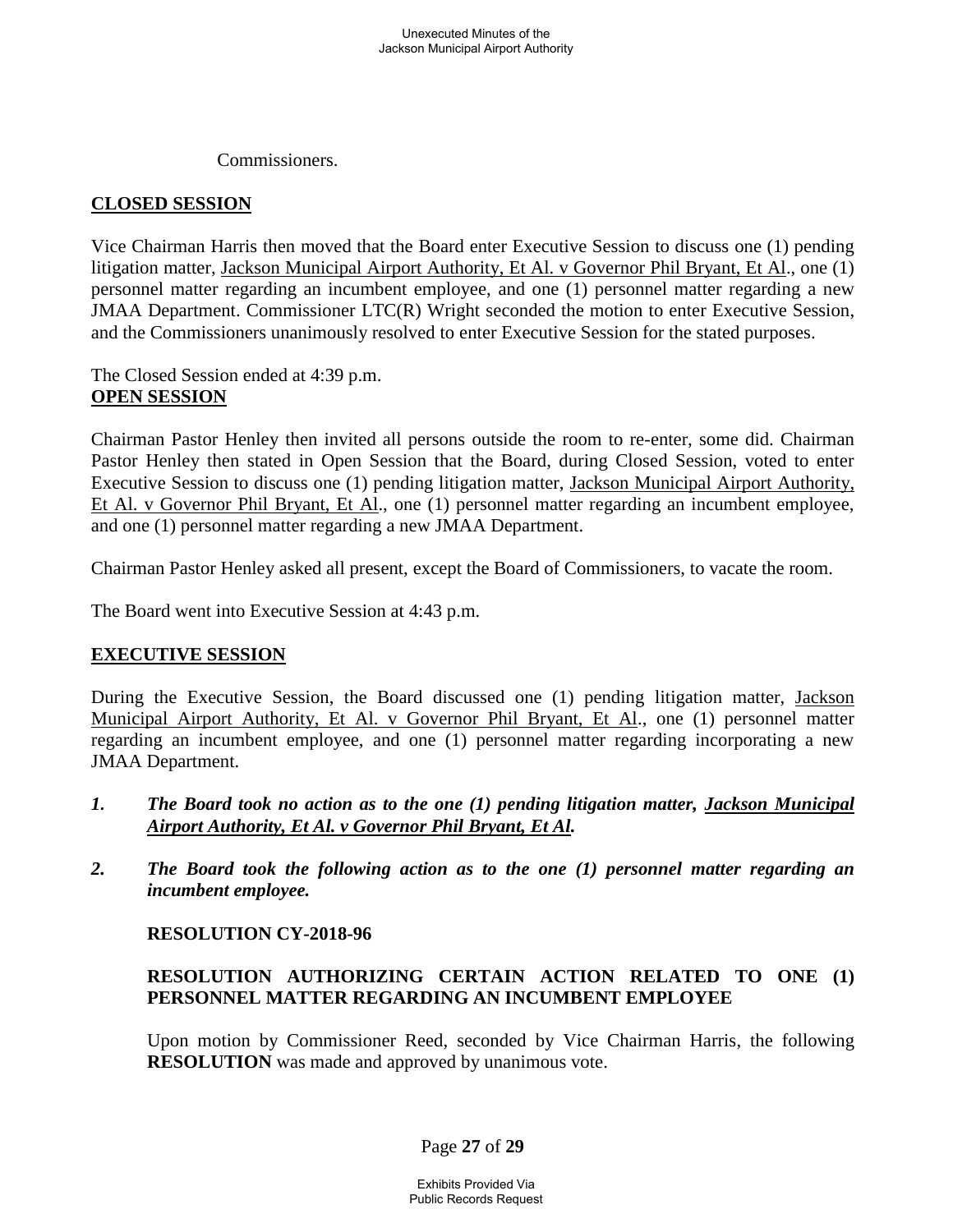**WHEREAS**, the Board has considered the evaluation and salary of JMAA's Chief Executive Officer as well as the discussion held during Executive Session; and

**IT IS, THEREFORE, RESOLVED** that the salary of JMAA's current Chief Executive Officer shall be set at the amount determined and specified by the JMAA Board of Commissioners during Executive Session.

Yeas: Bernard, Harris, Henley, Reed, Wright Nays: None Abstentions: None

June 25, 2018

*3. The Board took the following action as to the one (1) personnel matter regarding incorporating a new JMAA Department.*

## **RESOLUTION CY-2018-97**

# **RESOLUTION AUTHORIZING CERTAIN ACTION RELATED TO INCORPORATING A NEW JMAA DEPARTMENT**

Upon motion by Commissioner LTC(R) Wright, seconded by Commissioner Bernard, the following **RESOLUTION** was made and approved by majority vote 4-1-0.

**WHEREAS**, the Board has considered the discussion held during Executive Session.

**IT IS, THEREFORE, RESOLVED** that JMAA's Chief Executive Officer is authorized to include an in house legal department, separate and distinct from JMAA's current General Counsel, in the proposed 2019 Fiscal Year.

Yeas: Bernard, Harris, Reed, Wright Nays: Henley Abstentions: None

June 25, 2018

Upon motion by Vice Chairman Harris, seconded by Commissioner LTC(R) Wright, and unanimous approval of the Commissioners, the Executive Session ended at 5:59 p.m.

Open Session reconvened at 6:00 p.m.

## **OPEN SESSION**

All persons outside the room were invited to rejoin the meeting in open session, and some persons present outside the room re-entered.

> Page **28** of **29** Exhibits Provided Via Public Records Request